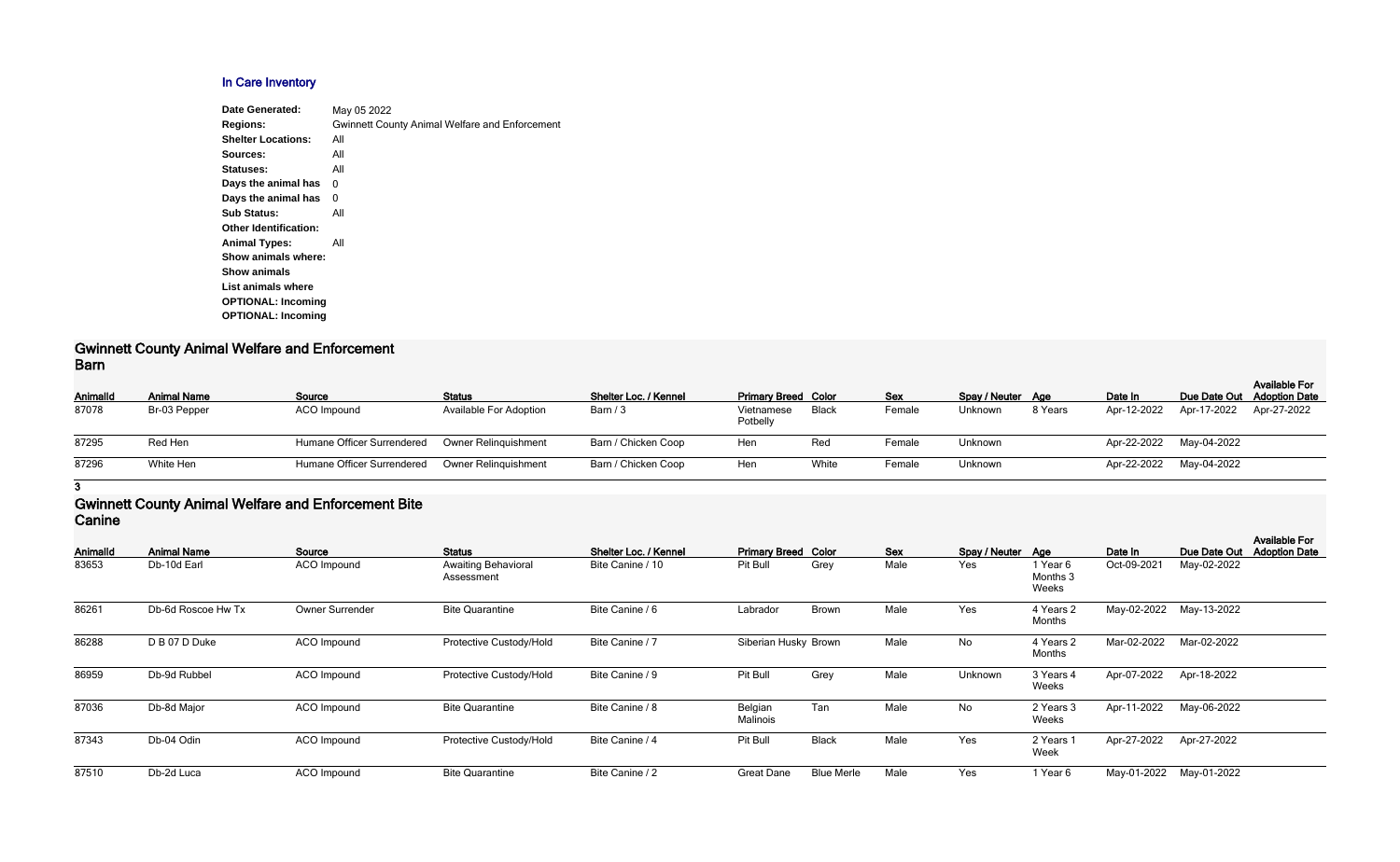|    | Months  | $\overline{\phantom{a}}$ | $\overline{\phantom{a}}$ |
|----|---------|--------------------------|--------------------------|
| No | 2 Years | May-02-2022 May-07-2022  |                          |

|  | 87516 | Db-5d Dream | <b>ACO Impound</b> | <b>Bite Quarantine</b> | Bite Canine / 5 | Rottweiler | <b>Black</b> | $\overline{\cdot}$ emale | No | ? Years | May-02-2022 | May-07-2022 |
|--|-------|-------------|--------------------|------------------------|-----------------|------------|--------------|--------------------------|----|---------|-------------|-------------|
|--|-------|-------------|--------------------|------------------------|-----------------|------------|--------------|--------------------------|----|---------|-------------|-------------|

### **Gwinnett County Animal Welfare and Enforcement Canine Pod 1 - Large Canine**

| Animalld | <b>Animal Name</b>   | Source                 | <b>Status</b>                            | Shelter Loc. / Kennel                         | <b>Primary Breed Color</b>  |                      | <b>Sex</b> | Spay / Neuter Age |                                            | Date In                    | Due Date Out            | <b>Available For</b><br><b>Adoption Date</b> |
|----------|----------------------|------------------------|------------------------------------------|-----------------------------------------------|-----------------------------|----------------------|------------|-------------------|--------------------------------------------|----------------------------|-------------------------|----------------------------------------------|
| 66526    | Pen 127c Bandit      | <b>Owner Surrender</b> | <b>Available For Adoption</b>            | Canine Pod 1 - Large Canine /<br>127          | Catahoula                   | <b>Brindle</b>       | Male       | Yes               | 5 Years 2<br>Months                        | Feb-24-2022                | Feb-24-2022             | Feb-24-2022                                  |
| 75758    | Pen 117 Diesel       | ACO Impound            | Available For Adoption                   | Canine Pod 1 - Large Canine / Pit Bull<br>117 |                             | <b>Tiger Brindle</b> | Male       | Yes               | 6 Years 8<br>Months<br>(approx)            | Mar-28-2022                | Apr-07-2022             | Apr-08-2022                                  |
| 80395    | Pen 124c Jethro      | <b>Owner Surrender</b> | Available For Adoption                   | Canine Pod 1 - Large Canine / Pit Bull<br>124 |                             | Grey                 | Male       | Yes               | 2 Years 11<br>Months                       | Apr-06-2022                | Apr-06-2022             | Apr-06-2022                                  |
| 83389    | Pen 125 Jellal       | <b>ACO</b> Impound     | Available For Adoption                   | Canine Pod 1 - Large Canine /<br>125          | American Pit<br><b>Bull</b> | <b>Black</b>         | Male       | Yes               | 3 Years 7<br>Months                        | Mar-21-2022                | Mar-22-2022             | Mar-22-2022                                  |
| 84800    | Pen 118 Leia         | Owner Surrender - ACO  | <b>Available For Adoption</b>            | Canine Pod 1 - Large Canine /<br>118          | Pit Bull                    | Tan                  | Female     | Yes               | 7 Years 4<br>Months 4<br>Weeks             | Dec-23-2021                | Dec-23-2021             | Dec-18-2021                                  |
| 85281    | Pen 101 Chance Hw Tx | Owner Surrender        | <b>Available For Adoption</b>            | Canine Pod 1 - Large Canine /<br>101          | American Pit<br><b>Bull</b> | <b>Black</b>         | Male       | Yes               | 7 Years 4<br>Months<br>(approx)            | Mar-28-2022                | Mar-28-2022             | Mar-28-2022                                  |
| 85457    | Pen 121 Lion King    | <b>ACO</b> Impound     | <b>Available For Adoption</b>            | Canine Pod 1 - Large Canine /<br>121          | American Pit<br><b>Bull</b> | Tan                  | Male       | Yes               | 1 Year 9<br>Months 3<br>Weeks              | Jan-13-2022                | Jan-23-2022             | Jan-25-2022                                  |
| 85494    | Pen 100c Squirrel    | Owner Surrender        | <b>Awaiting Behavioral</b><br>Assessment | Canine Pod 1 - Large Canine /<br>100          | Dobermann                   | Grey                 | Male       | Yes               | 2 Years 3<br>Months 3<br>Weeks<br>(approx) | Apr-29-2022                | Apr-29-2022             | Jan-19-2022                                  |
| 85586    | Pen 104 Stark        | <b>ACO</b> Impound     | <b>Available For Adoption</b>            | Canine Pod 1 - Large Canine / Labrador<br>104 |                             | Red                  | Male       | yes               | 7 Years 1<br>Week                          | Jan-24-2022                | Feb-03-2022             | Feb-03-2022                                  |
| 85763    | Pen 113 Ginnley      | Owner Surrender        | Available For Adoption                   | Canine Pod 1 - Large Canine / Shepherd<br>113 |                             | <b>Brown</b>         | Male       | Yes               | 1 Year 3<br>Months                         | Apr-16-2022                | Apr-16-2022             | Feb-07-2022                                  |
| 85786    | Pen 103c Baxter      | Owner Surrender        | <b>Available For Adoption</b>            | Canine Pod 1 - Large Canine / Labrador<br>103 |                             | White                | Male       | Yes               | 7 Years 1<br>Month 3 Weeks                 | Apr-04-2022                | Apr-04-2022             | Apr-04-2022                                  |
| 86347    | Pen 114 Malibu Hw++  | ACO Impound            | <b>Available For Adoption</b>            | Canine Pod 1 - Large Canine / Pit Bull<br>114 |                             | Tan                  | Female     | Yes               | 4 Years 1<br>Month 4 Weeks                 |                            | Mar-06-2022 Mar-11-2022 |                                              |
| 86439    | Pen 126 Grouper      | ACO Impound            | <b>Available For Adoption</b>            | Canine Pod 1 - Large Canine / Pit Bull<br>126 |                             | <b>Black</b>         | Male       | Yes               | 3 Weeks                                    | 1 Year 1 Month Mar-10-2022 | Mar-13-2022             | Mar-15-2022                                  |
| 86666    | Pen 119 Bugz         | ACO Impound            | Available For Adoption                   | Canine Pod 1 - Large Canine / American<br>119 | Staffy                      | Tan                  | Male       | Yes               | 3 Years 1<br>Month 1 Week                  |                            | Mar-22-2022 Mar-25-2022 | Mar-26-2022                                  |
| 86705    | Pen 112 Patrick      | ACO Impound            | <b>Available For Adoption</b>            | Canine Pod 1 - Large Canine / Pit Bull<br>112 |                             | Brown                | Male       | Yes               | 2 Years 1<br>Month 1 Week                  | Mar-24-2022                | Mar-28-2022             | Mar-29-2022                                  |
| 86793    | Pen 106 Lloyd        | ACO Impound            | Available For Adoption                   | Canine Pod 1 - Large Canine / Pit Bull<br>106 |                             | <b>Blue Brindle</b>  | Male       | Yes               | 2 Years 1<br>Month                         | Mar-30-2022                | Apr-02-2022             | Apr-02-2022                                  |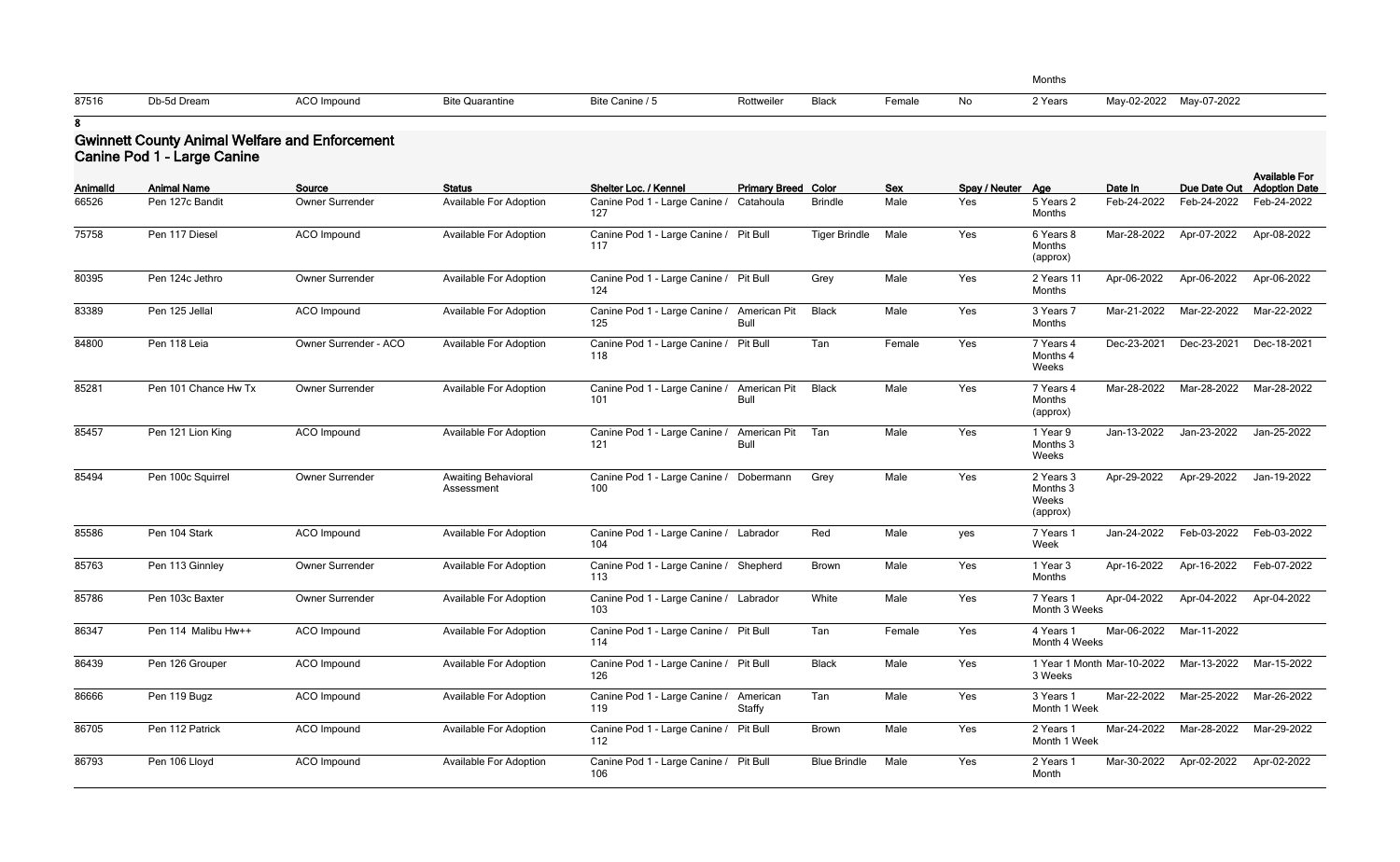| 86812 | Pen 110 Odessa | <b>ACO</b> Impound | <b>Available For Adoption</b>                           | Canine Pod 1 - Large Canine / Pit Bull<br>110 | Grey           | Female | Yes | 6 Years<br>Month           | Apr-01-2022 | Apr-04-2022 | Apr-05-2022 |
|-------|----------------|--------------------|---------------------------------------------------------|-----------------------------------------------|----------------|--------|-----|----------------------------|-------------|-------------|-------------|
| 87020 | Pen 120 Kai    | ACO Impound        | <b>Available For Adoption</b>                           | Canine Pod 1 - Large Canine / Boxer<br>120    | <b>Brindle</b> | Female | Yes | 2 Years 3<br>Weeks         | Apr-09-2022 | Apr-13-2022 | Apr-21-2022 |
| 87168 | Pen 107 Cam    | ACO Impound        | <b>Available For Adoption</b>                           | Canine Pod 1 - Large Canine / Labrador<br>107 | <b>Brown</b>   | Male   | yes | 3 Years 2<br>Weeks         | Apr-16-2022 | Apr-20-2022 | Apr-21-2022 |
| 87224 | Pen 116 Lavato | ACO Impound        | <b>Available For Adoption</b>                           | Canine Pod 1 - Large Canine / Pit Bull<br>116 | <b>Brown</b>   | Female | yes | 3 Years 2<br>Weeks         | Apr-19-2022 | Apr-22-2022 | Apr-23-2022 |
| 87326 | Pen 105 Friday | ACO Impound        | <b>Available For Adoption</b>                           | Canine Pod 1 - Large Canine / Labrador<br>105 | Tri Color      | Male   | Yes | 5 Years 1<br>Week (approx) | Apr-25-2022 | May-05-2022 | May-06-2022 |
| 87417 | Pen 122 Sparky | ACO Impound        | <b>Available For Adoption</b>                           | Canine Pod 1 - Large Canine / Pit Bull<br>122 | <b>Blue</b>    | Male   | Yes | 2 Years 1<br>Week          | Apr-28-2022 | May-02-2022 | May-03-2022 |
| 87463 | Pen 123 Blue   | Owner Surrender    | <b>Available For Adoption</b>                           | Canine Pod 1 - Large Canine / Pit Bull<br>123 | <b>Brown</b>   | Male   | yes | Young                      | Apr-29-2022 | Apr-29-2022 | May-02-2022 |
| 87464 | Pen 111 Tulip  | ACO Impound        | <b>Available For Adoption</b>                           | Canine Pod 1 - Large Canine / Pit Bull<br>111 | Red            | Female | Yes | 2 Years                    | Apr-29-2022 | May-02-2022 | May-04-2022 |
| 87505 | Pen 115 Nova   | ACO Impound        | <b>Available For Adoption</b>                           | Canine Pod 1 - Large Canine / Pit Bull<br>115 | Tan            | Female | yes | 3 Years                    | May-01-2022 | May-04-2022 | May-05-2022 |
| 87528 | Pen 109 Farva  | ACO Impound        | Available for Adoption -<br><b>Awaiting Spay/Neuter</b> | Canine Pod 1 - Large Canine / Labrador<br>109 | Tri Color      | Male   | No  | 1 Year 6<br>Months         | May-02-2022 | May-05-2022 | May-06-2022 |

#### **Gwinnett County Animal Welfare and Enforcement Canine Pod 2 - Large Canine**

| Animalld | <b>Animal Name</b>  | Source          | <b>Status</b>                 | Shelter Loc. / Kennel                         | <b>Primary Breed Color</b> |                | <b>Sex</b> | Spay / Neuter Age |                                            | Date In     | Due Date Out | <b>Available For</b><br><b>Adoption Date</b> |
|----------|---------------------|-----------------|-------------------------------|-----------------------------------------------|----------------------------|----------------|------------|-------------------|--------------------------------------------|-------------|--------------|----------------------------------------------|
| 72042    | Pen 143 Jasper Hw++ | Owner Surrender | <b>Available For Adoption</b> | Canine Pod 2 - Large Canine /<br>143          | <b>Pit Bull</b>            | <b>Brown</b>   | Male       | Yes               | 4 Years 4<br>Months 3<br>Weeks             | Mar-23-2022 | Mar-23-2022  | Mar-23-2022                                  |
| 76619    | Pen 141 Barry       | Owner Surrender | <b>Available For Adoption</b> | Canine Pod 2 - Large Canine /<br>141          | Pit Bull                   | <b>Brindle</b> | Male       | Yes               | 3 Years 6<br>Months 3<br>Weeks<br>(approx) | Dec-23-2021 | Dec-23-2021  | Dec-28-2021                                  |
| 77752    | Pen 155c Abby       | Owner Surrender | <b>Available For Adoption</b> | Canine Pod 2 - Large Canine / Shepherd<br>155 |                            | <b>Brindle</b> | Female     | Yes               | 2 Years 10<br>Months 2<br>Weeks            | Feb-18-2022 | Feb-18-2022  |                                              |
| 82276    | Pen 149c Jack       | Owner Surrender | <b>Available For Adoption</b> | Canine Pod 2 - Large Canine /<br>149          | Labrador                   | White          | Male       | Yes               | 2 Years 8<br>Months 3<br>Weeks<br>(approx) | Jan-22-2022 | Jan-22-2022  | Jan-22-2022                                  |
| 83218    | Pen 136c Paris      | Owner Surrender | <b>Available For Adoption</b> | Canine Pod 2 - Large Canine / Labrador<br>136 |                            | Tan            | Female     | Yes               | 8 Years 7<br>Months 2<br>Weeks<br>(approx) | Jan-03-2022 | Jan-13-2022  |                                              |
| 85787    | Pen 153c Jonah      | ACO Impound     | <b>Available For Adoption</b> | Canine Pod 2 - Large Canine / Pit Bull<br>153 |                            | Red            | Male       | Yes               | 2 Years 3<br>Months                        | Feb-03-2022 | Feb-12-2022  | Feb-18-2022                                  |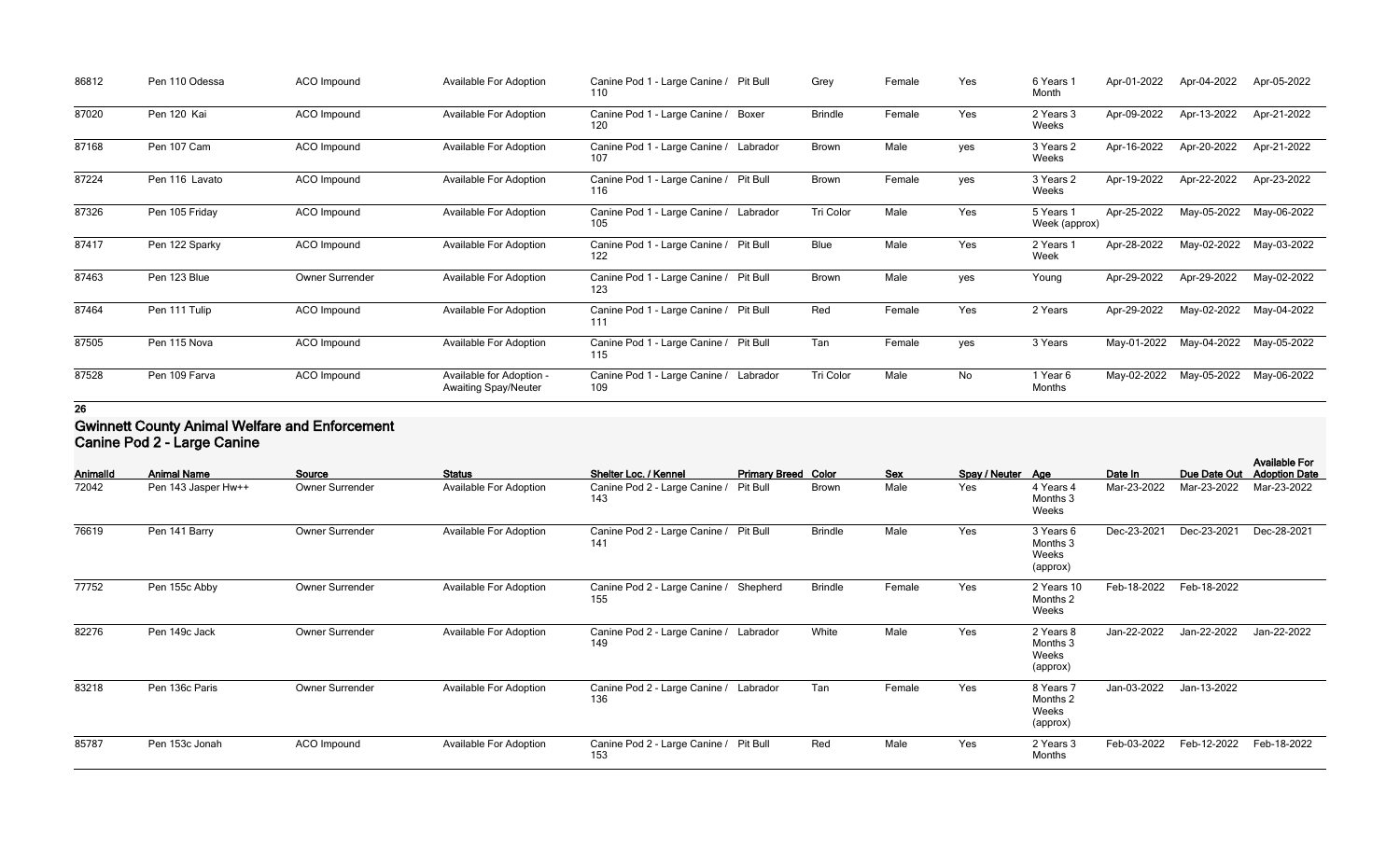| 85846 | Pen 138 Diego Tx    | ACO Impound        | <b>Available For Adoption</b>            | Canine Pod 2 - Large Canine / Pit Bull<br>138   |                      | Brown                | Male   | Yes | 1 Year 8<br>Months 3<br>Weeks             | Feb-07-2022 | Feb-10-2022 | Feb-12-2022 |
|-------|---------------------|--------------------|------------------------------------------|-------------------------------------------------|----------------------|----------------------|--------|-----|-------------------------------------------|-------------|-------------|-------------|
| 86088 | Pen 134 Teddy       | <b>ACO</b> Impound | Available For Adoption                   | Canine Pod 2 - Large Canine / Pit Bull<br>134   | Tan                  |                      | Male   | Yes | 1 Year 2<br>Months 2<br>Weeks<br>(approx) | Feb-20-2022 | Feb-20-2022 | Feb-23-2022 |
| 86113 | Pen 147 Tatum       | ACO Impound        | <b>Available For Adoption</b>            | Canine Pod 2 - Large Canine / Labrador<br>147   |                      | <b>Black</b>         | Male   | Yes | 2 Years 2<br>Months 1 Week                | Feb-22-2022 | Feb-25-2022 | Feb-26-2022 |
| 86114 | Pen 150 Bosco Hw Tx | Transfer In        | Available For Adoption                   | Canine Pod 2 - Large Canine / Pit Bull<br>150   |                      | Brown                | Male   | Yes | 5 Years 2<br>Months 1 Week                | Feb-22-2022 | Feb-22-2022 | Feb-26-2022 |
| 86115 | Pen 148 Rhino       | ACO Impound        | <b>Available For Adoption</b>            | Canine Pod 2 - Large Canine / Pit Bull<br>148   |                      | <b>Brindle</b>       | Male   | Yes | 3 Years 2<br>Months 1 Week                | Feb-22-2022 | Feb-25-2022 | Feb-26-2022 |
| 86119 | Pen 154c Kilo       | ACO Impound        | Available For Adoption                   | Canine Pod 2 - Large Canine / Mastiff<br>154    |                      | <b>Brindle</b>       | Male   | Yes | 5 Years 2<br>Months 1 Week                | Feb-22-2022 | Feb-25-2022 | Feb-26-2022 |
| 86139 | Pen 130c Carlton    | <b>ACO</b> Impound | Available For Adoption                   | Canine Pod 2 - Large Canine / Pit Bull<br>130   |                      | <b>Brindle</b>       | Male   | yes | 5 Years 2<br>Months 1 Week                | Feb-23-2022 | Feb-26-2022 | Feb-28-2022 |
| 86263 | Pen 131 Oakley      | ACO Impound        | Available For Adoption                   | Canine Pod 2 - Large Canine / Pit Bull<br>131   |                      | <b>Black</b>         | Male   | Yes | 1 Year 8<br>Months                        | Mar-01-2022 | Mar-04-2022 | Mar-05-2022 |
| 86400 | Pen 135c Bernard    | ACO Impound        | Available For Adoption                   | Canine Pod 2 - Large Canine / Pit Bull<br>135   |                      | <b>Black Brindle</b> | Male   | Yes | 2 Years 1<br>Month 3 Weeks                | Mar-08-2022 | Mar-11-2022 | Mar-12-2022 |
| 86729 | Pen 152c Dwayne     | ACO Impound        | Available For Adoption                   | Canine Pod 2 - Large Canine / Rottweiler<br>152 |                      | <b>Black</b>         | Male   | Yes | 2 Years 1<br>Month 1 Week                 | Mar-26-2022 | Mar-30-2022 | Mar-31-2022 |
| 86739 | Pen 133c Blanco     | Owner Surrender    | <b>Awaiting Behavioral</b><br>Assessment | Canine Pod 2 - Large Canine /<br>133            | Siberian Husky White |                      | Male   | Yes | 2 Years 1<br>Month 1 Week                 | Apr-18-2022 | Apr-28-2022 |             |
| 86788 | Pen 151 Wagner      | ACO Impound        | Available For Adoption                   | Canine Pod 2 - Large Canine / Pit Bull<br>151   |                      | <b>Black</b>         | Male   | Yes | 1 Year 7<br>Months                        | Mar-30-2022 | Apr-10-2022 | Apr-11-2022 |
| 86884 | Pen 142c Roxie      | <b>ACO</b> Impound | Available For Adoption                   | Canine Pod 2 - Large Canine / Labrador<br>142   |                      | <b>Black</b>         | Female | yes | 4 Years 4<br>Weeks                        | Apr-05-2022 | Apr-08-2022 | Apr-09-2022 |
| 86996 | Pen 144d Pretzel    | ACO Impound        | <b>Awaiting Behavioral</b><br>Assessment | Canine Pod 2 - Large Canine / Pit Bull<br>144   |                      | <b>Brown</b>         | Male   | No  | 2 Years 3<br>Weeks                        | Apr-08-2022 | Apr-11-2022 |             |
| 87101 | Pen 129 Tank        | ACO Impound        | Available For Adoption                   | Canine Pod 2 - Large Canine / Pit Bull<br>129   |                      | <b>Black</b>         | Male   | Yes | 4 Years 3<br>Weeks                        | Apr-13-2022 | Apr-16-2022 | Apr-18-2022 |
| 87203 | Pen 128c Anemone    | ACO Impound        | Available For Adoption                   | Canine Pod 2 - Large Canine / Pit Bull<br>128   |                      | Brown                | Female | Yes | 3 Years 2<br>Weeks                        | Apr-18-2022 | Apr-21-2022 | Apr-22-2022 |
| 87311 | Pen 139 Colander    | ACO Impound        | Available For Adoption                   | Canine Pod 2 - Large Canine / Pit Bull<br>139   |                      | Brown Brindle Female |        | Yes | 3 Years 1<br>Week                         | Apr-24-2022 | Apr-28-2022 | Apr-29-2022 |
| 87317 | Pen 146 Elijah      | ACO Impound        | <b>Available For Adoption</b>            | Canine Pod 2 - Large Canine / Labrador<br>146   |                      | Brown                | Male   | Yes | 2 Years 1<br>Week                         | Apr-25-2022 | Apr-28-2022 | Apr-28-2022 |
| 87465 | Pen 137c Fettuccini | ACO Impound        | Available For Adoption                   | Canine Pod 2 - Large Canine /<br>137            | German<br>Shepherd   | <b>Black</b>         | Male   | Yes | 5 Years                                   | Apr-29-2022 | May-03-2022 | May-04-2022 |
| 87483 | Pen 132 Wolfgang    | ACO Impound        | Available For Adoption                   | Canine Pod 2 - Large Canine /<br>132            | German<br>Shepherd   | <b>Black</b>         | Male   | yes | 2 Years                                   | Apr-30-2022 | May-04-2022 | May-05-2022 |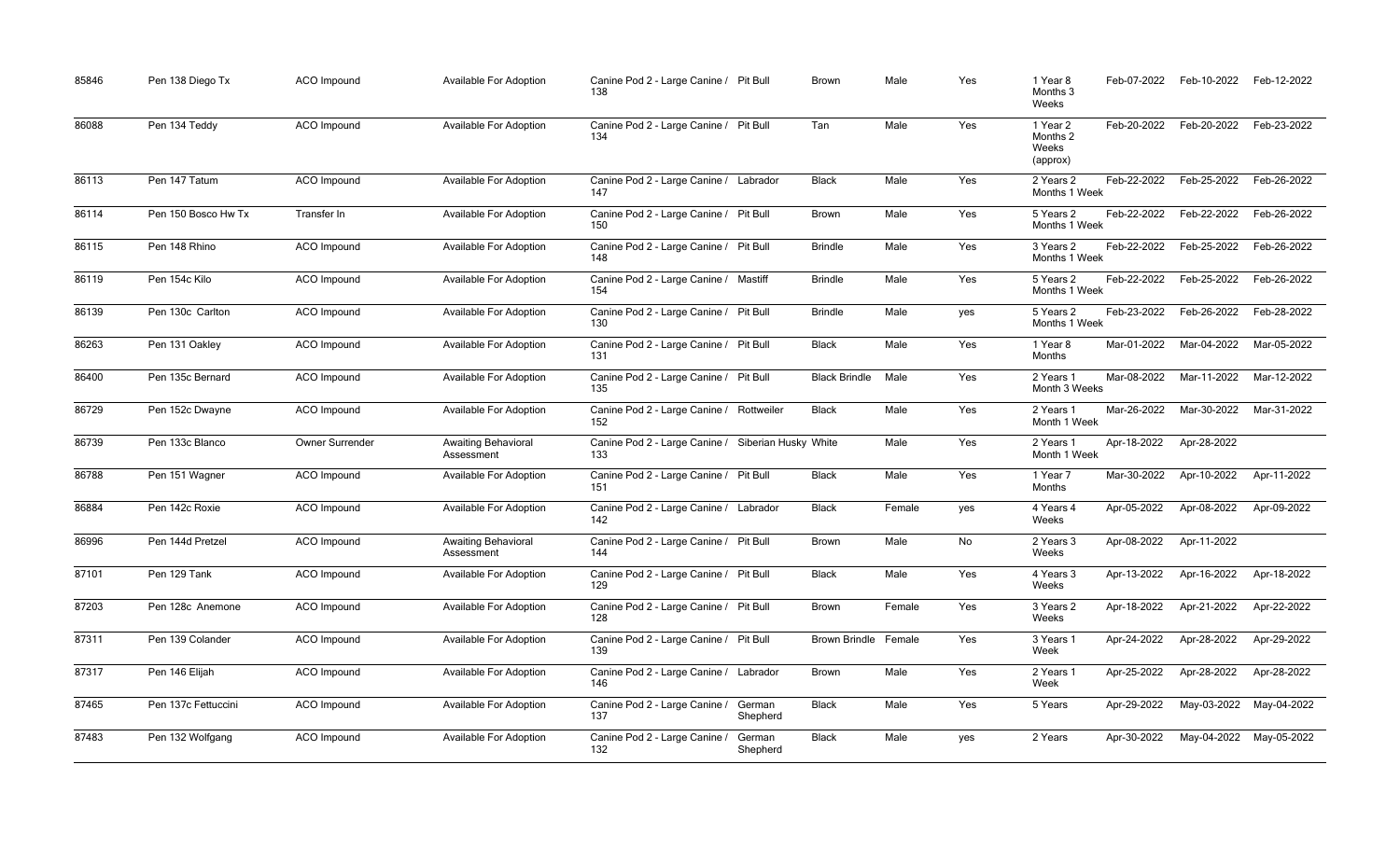| 87490 | Pen 140 Keanu | $\overline{C}$<br>ACO Impound<br>the contract of the contract of the contract of the contract of the contract of the contract of the contract of | <b>Available For Adoption</b> | Pit Bull<br>Canine Pod 2 - Large Canine / | Grey | Male | Yes | 'Year L |
|-------|---------------|--------------------------------------------------------------------------------------------------------------------------------------------------|-------------------------------|-------------------------------------------|------|------|-----|---------|
|       |               |                                                                                                                                                  |                               | 140                                       |      |      |     | Months  |

| Yes | 1 Year 6 | Apr-30-2022 | May-03-2022 May-04-2022 |  |
|-----|----------|-------------|-------------------------|--|
|     | Months   |             |                         |  |

## **Gwinnett County Animal Welfare and Enforcement Canine Pod 3 - Medium Canine**

| <b>AnimalId</b> | <b>Animal Name</b>  | Source                 | <b>Status</b>                 | Shelter Loc. / Kennel                 | <b>Primary Breed Color</b>  |                           | <b>Sex</b> | Spay / Neuter Age |                                            | Date In     | Due Date Out                        | <b>Available For</b><br><b>Adoption Date</b> |
|-----------------|---------------------|------------------------|-------------------------------|---------------------------------------|-----------------------------|---------------------------|------------|-------------------|--------------------------------------------|-------------|-------------------------------------|----------------------------------------------|
| 53221           | Pen 164 Otto        | Owner Surrender        | <b>Available For Adoption</b> | Canine Pod 3 - Medium<br>Canine / 164 | Pit Bull                    | Blue                      | Male       | Yes               | 7 Years 6<br>Months 2<br>Weeks<br>(approx) | Mar-30-2022 | Mar-30-2022                         | Mar-30-2022                                  |
| 59856           | Pen 161 Montana     | ACO Impound            | <b>Available For Adoption</b> | Canine Pod 3 - Medium<br>Canine / 161 | Pit Bull                    | Brown                     | Male       | Yes               | 6 Years 3<br>Months 3<br>Weeks             | Apr-25-2022 | Apr-25-2022                         | Apr-28-2022                                  |
| 76620           | Pen 179 Cali        | <b>Owner Surrender</b> | <b>Available For Adoption</b> | Canine Pod 3 - Medium<br>Canine / 179 | Pit Bull                    | Grey                      | Female     | Yes               | 6 Years 6<br>Months 3<br>Weeks<br>(approx) | Dec-23-2021 | Dec-23-2021                         | Dec-28-2021                                  |
| 80775           | Pen 162 Cary        | ACO Impound            | <b>Available For Adoption</b> | Canine Pod 3 - Medium<br>Canine / 162 | Pit Bull                    | <b>Black</b>              | Female     | Yes               | 1 Year 10<br>Months 2<br>Weeks             | Oct-25-2021 | Nov-04-2021                         | Nov-04-2021                                  |
| 81840           | Pen 178c Luna       | Owner Surrender        | <b>Available For Adoption</b> | Canine Pod 3 - Medium<br>Canine / 178 | Labrador                    | <b>Brindle</b>            | Female     | Yes               | 2 Years 3<br>Months 1 Week                 | Apr-07-2022 | Apr-16-2022                         | Apr-18-2022                                  |
| 85122           | Pen 158c Bell       | Owner Surrender        | <b>Available For Adoption</b> | Canine Pod 3 - Medium<br>Canine / 158 | Pit Bull                    | Slate                     | Female     | Yes               | 2 Years 4<br>Months 1 Week                 | Feb-18-2022 | Feb-18-2022                         | Feb-18-2022                                  |
| 85147           | Pen 176 Mcfly Hw Tx | ACO Impound            | <b>Available For Adoption</b> | Canine Pod 3 - Medium<br>Canine / 176 | Pit Bull                    | White                     | Male       | Yes               | 1 Year 10<br>Months 1 Week                 | Dec-23-2021 | Dec-28-2021                         | Dec-30-2021                                  |
| 85256           | Pen 170c Linus      | ACO Impound            | Available For Adoption        | Canine Pod 3 - Medium<br>Canine / 170 | Pit Bull                    | <b>Black</b>              | Male       | Yes               | 2 Years 4<br>Months                        | Dec-31-2021 | Jan-05-2022                         | Jan-06-2022                                  |
| 85370           | Pen 168c Blue       | <b>ACO</b> Impound     | <b>Available For Adoption</b> | Canine Pod 3 - Medium<br>Canine / 168 | American Pit<br><b>Bull</b> | White                     | Male       | Yes               | 2 Years 3<br>Months 3<br>Weeks             | Mar-14-2022 | Mar-24-2022                         | Mar-24-2022                                  |
| 85405           | Pen 177 Oreo Hwtx   | <b>ACO</b> Impound     | <b>Available For Adoption</b> | Canine Pod 3 - Medium<br>Canine / 177 | Pit Bull                    | <b>Black</b>              | Female     | Yes               | 2 Years 3<br>Months 3<br>Weeks             | Jan-10-2022 | Jan-20-2022                         | Jan-21-2022                                  |
| 85466           | Pen 181c Boss       | Owner Surrender        | <b>Available For Adoption</b> | Canine Pod 3 - Medium<br>Canine / 181 | English<br>Foxhound         | Tri Color                 | Male       | Yes               | 4 Years 3<br>Months 3<br>Weeks             |             | Jan-13-2022 Jan-13-2022 Jan-14-2022 |                                              |
| 85687           | Pen 182 Sasha       | ACO Impound            | <b>Available For Adoption</b> | Canine Pod 3 - Medium<br>Canine / 182 | Pit Bull                    | Brown Brindle Female      |            | yes               | 1 Year 9<br>Months                         | Jan-29-2022 | Feb-02-2022                         | Feb-03-2022                                  |
| 85802           | Pen 175c Churizo    | ACO Impound            | <b>Available For Adoption</b> | Canine Pod 3 - Medium<br>Canine / 175 | Pit Bull                    | <b>Brown Brindle Male</b> |            | Yes               | 4 Years 3<br>Months<br>(approx)            | Feb-04-2022 | Feb-08-2022                         | Feb-09-2022                                  |
| 86084           | Pen 173c Orca       | ACO Impound            | Available For Adoption        | Canine Pod 3 - Medium<br>Canine / 173 | Pit Bull                    | <b>Brown Brindle Male</b> |            | Yes               | 4 Years 2<br>Months 2<br>Weeks             |             | Feb-19-2022 Feb-24-2022             | Feb-25-2022                                  |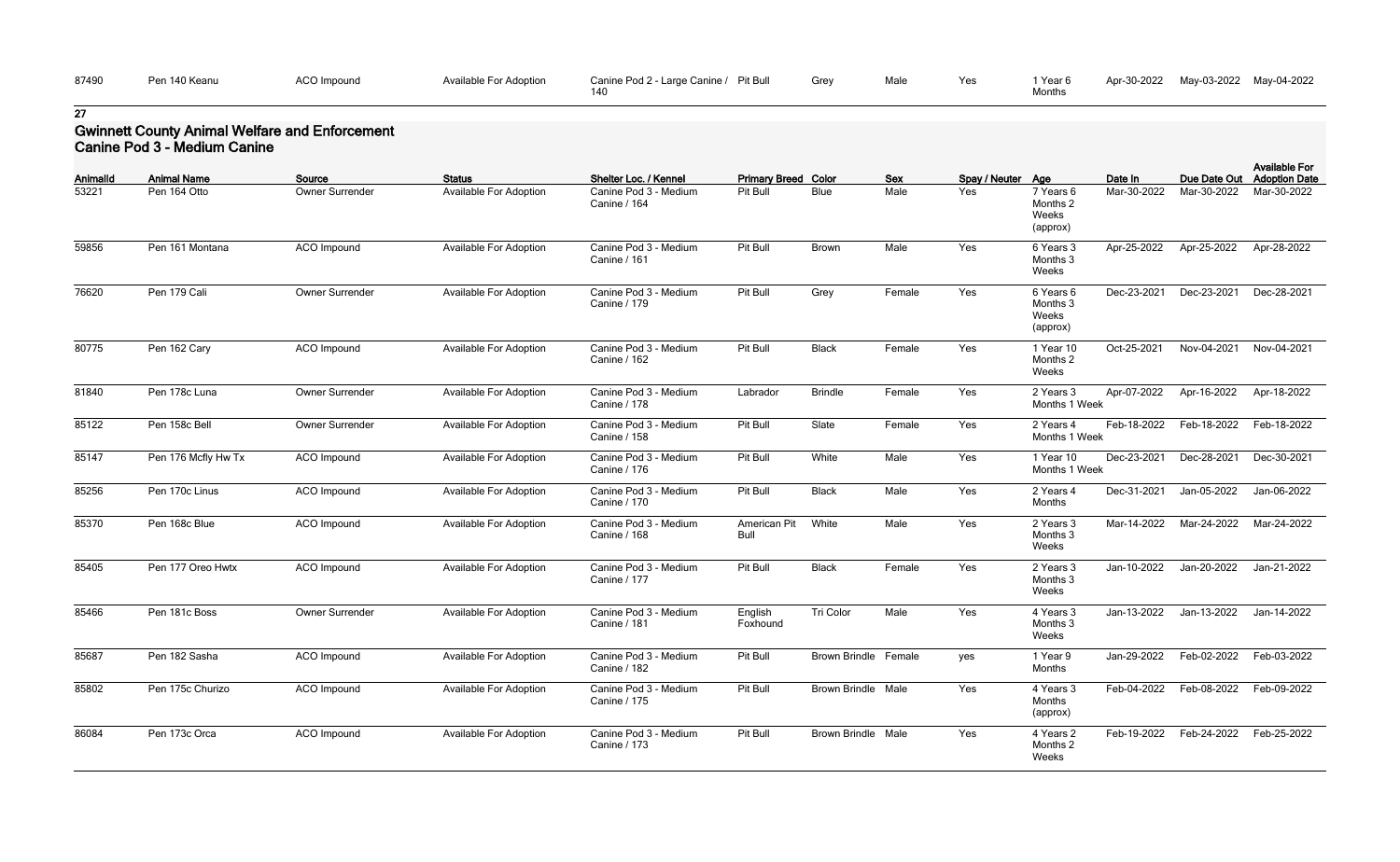| 86257 | Pen 167c Ciara       | ACO Impound        | Available For Adoption                                  | Canine Pod 3 - Medium<br>Canine / 167        | Pit Bull             | <b>Brown</b>       | Female | Yes | 2 Years 2<br>Months             | Mar-01-2022                | Mar-04-2022 | Mar-05-2022 |
|-------|----------------------|--------------------|---------------------------------------------------------|----------------------------------------------|----------------------|--------------------|--------|-----|---------------------------------|----------------------------|-------------|-------------|
| 86317 | Pen 183 Blossom Hwtx | <b>ACO</b> Impound | <b>Available For Adoption</b>                           | Canine Pod 3 - Medium<br>Canine / 183        | Pit Bull             | Grey               | Female | Yes | 2 Years 2<br>Months<br>(approx) | Mar-04-2022                | Mar-14-2022 |             |
| 86601 | Pen 180c Wonka       | Owner Surrender    | Available For Adoption                                  | Canine Pod 3 - Medium<br><b>Canine / 180</b> | Shiba Inu            | <b>Black Brown</b> | Male   | Yes | 2 Weeks                         | 1 Year 1 Month Apr-30-2022 | Apr-30-2022 | Mar-26-2022 |
| 86781 | Pen 165 Midori       | <b>ACO</b> Impound | <b>Available For Adoption</b>                           | Canine Pod 3 - Medium<br>Canine / 165        | <b>Blue Heeler</b>   | <b>Brown</b>       | Female | Yes | 2 Years 1<br>Month              | Mar-29-2022                | Apr-01-2022 | Apr-02-2022 |
| 86883 | Pen 156 Heyoo        | Owner Surrender    | <b>Available For Adoption</b>                           | Canine Pod 3 - Medium<br>Canine / 156        | <b>Border Collie</b> | <b>Black</b>       | Male   | Yes |                                 | 1 Year 1 Month Apr-13-2022 | Apr-13-2022 | Apr-09-2022 |
| 86918 | Pen 163 Fez          | ACO Impound        | <b>Available For Adoption</b>                           | Canine Pod 3 - Medium<br>Canine / 163        | Pit Bull             | <b>Black</b>       | Male   | Yes | 2 Years 3<br>Weeks              | Apr-06-2022                | Apr-09-2022 | Apr-11-2022 |
| 86958 | Pen 159 Boy          | ACO Impound        | Available For Adoption                                  | Canine Pod 3 - Medium<br><b>Canine / 159</b> | Pit Bull             | <b>Black</b>       | Male   | Yes | 1 Year 4<br>Weeks               | Apr-07-2022                | Apr-10-2022 | Apr-12-2022 |
| 87021 | Pen 172 Orion        | <b>ACO</b> Impound | <b>Available For Adoption</b>                           | Canine Pod 3 - Medium<br><b>Canine / 172</b> | Pit Bull             | Grey               | Male   | Yes | 3 Years 3<br>Weeks              | Apr-09-2022                | Apr-13-2022 | Apr-14-2022 |
| 87044 | Pen 160c Tsunami     | ACO Impound        | <b>Awaiting Behavioral</b><br>Assessment                | Canine Pod 3 - Medium<br>Canine / 160        | Shiba Inu            | Cream              | Male   | Yes | 4 Years 3<br>Weeks              | Apr-11-2022                | Apr-14-2022 | Apr-15-2022 |
| 87146 | Pen 166 Duke         | Owner Surrender    | Available For Adoption                                  | Canine Pod 3 - Medium<br><b>Canine / 166</b> | Pit Bull             | Brown              | Male   | Yes | 5 Years 3<br>Weeks<br>(approx)  | Apr-28-2022                | Apr-28-2022 | Apr-19-2022 |
| 87468 | Pen 157 Petal        | Owner Surrender    | <b>Available For Adoption</b>                           | Canine Pod 3 - Medium<br>Canine / 157        | Shepherd             | <b>Black</b>       | Female | Yes | 2 Years                         | Apr-29-2022                | Apr-29-2022 | May-02-2022 |
| 87497 | Pen 169 Demi         | <b>ACO</b> Impound | Available For Adoption                                  | Canine Pod 3 - Medium<br>Canine / 169        | Siberian Husky Tan   |                    | Female | Yes | 1 Year                          | Apr-30-2022                | May-03-2022 | May-04-2022 |
| 87509 | Pen 171 Passion      | ACO Impound        | <b>Available For Adoption</b>                           | Canine Pod 3 - Medium<br>Canine / 171        | Pit Bull             | <b>Black</b>       | Male   | No  | 11 Months                       | May-01-2022                | May-12-2022 | May-13-2022 |
| 87535 | Pen 174c Angelica    | <b>ACO</b> Impound | Available for Adoption -<br><b>Awaiting Spay/Neuter</b> | Canine Pod 3 - Medium<br>Canine / 174        | Poodle<br>Standard   | <b>Black</b>       | Female | No  | 2 Years                         | May-02-2022                | May-05-2022 | May-06-2022 |

#### **Gwinnett County Animal Welfare and Enforcement Canine Pod 4 - Large Puppy**

| Animalld | <b>Animal Name</b>      | Source          | <b>Status</b>                 | Shelter Loc. / Kennel               | <b>Primary Breed Color</b>       |              | <b>Sex</b> | Spay / Neuter Age |                                 | Date In     |             | <b>Available For</b><br>Due Date Out Adoption Date |
|----------|-------------------------|-----------------|-------------------------------|-------------------------------------|----------------------------------|--------------|------------|-------------------|---------------------------------|-------------|-------------|----------------------------------------------------|
| 67690    | Pen 193 Lucky Hw +      | ACO Impound     | <b>Available For Adoption</b> | Canine Pod 4 - Large Puppy<br>193   | Pit Bull                         | <b>Black</b> | Male       | Yes               | 3 Years 10<br>Months 3<br>Weeks | Mar-27-2022 | Mar-27-2022 | Mar-31-2022                                        |
| 82773    | Pen 196c Maggie         | Owner Surrender | <b>Available For Adoption</b> | Canine Pod 4 - Large Puppy /<br>196 | German<br>Shorthaired<br>Pointer | White        | Female     | Yes               | 8 Years 8<br>Months             | Feb-03-2022 | Feb-03-2022 | Feb-03-2022                                        |
| 85866    | Pen 189 Ms. Piggy Hw Tx | Transfer In     | <b>Available For Adoption</b> | Canine Pod 4 - Large Puppy /<br>189 | Pit Bull                         | <b>Brown</b> | Female     | Yes               | 2 Years 2<br>Months 3<br>Weeks  | Feb-08-2022 | Feb-08-2022 | Feb-12-2022                                        |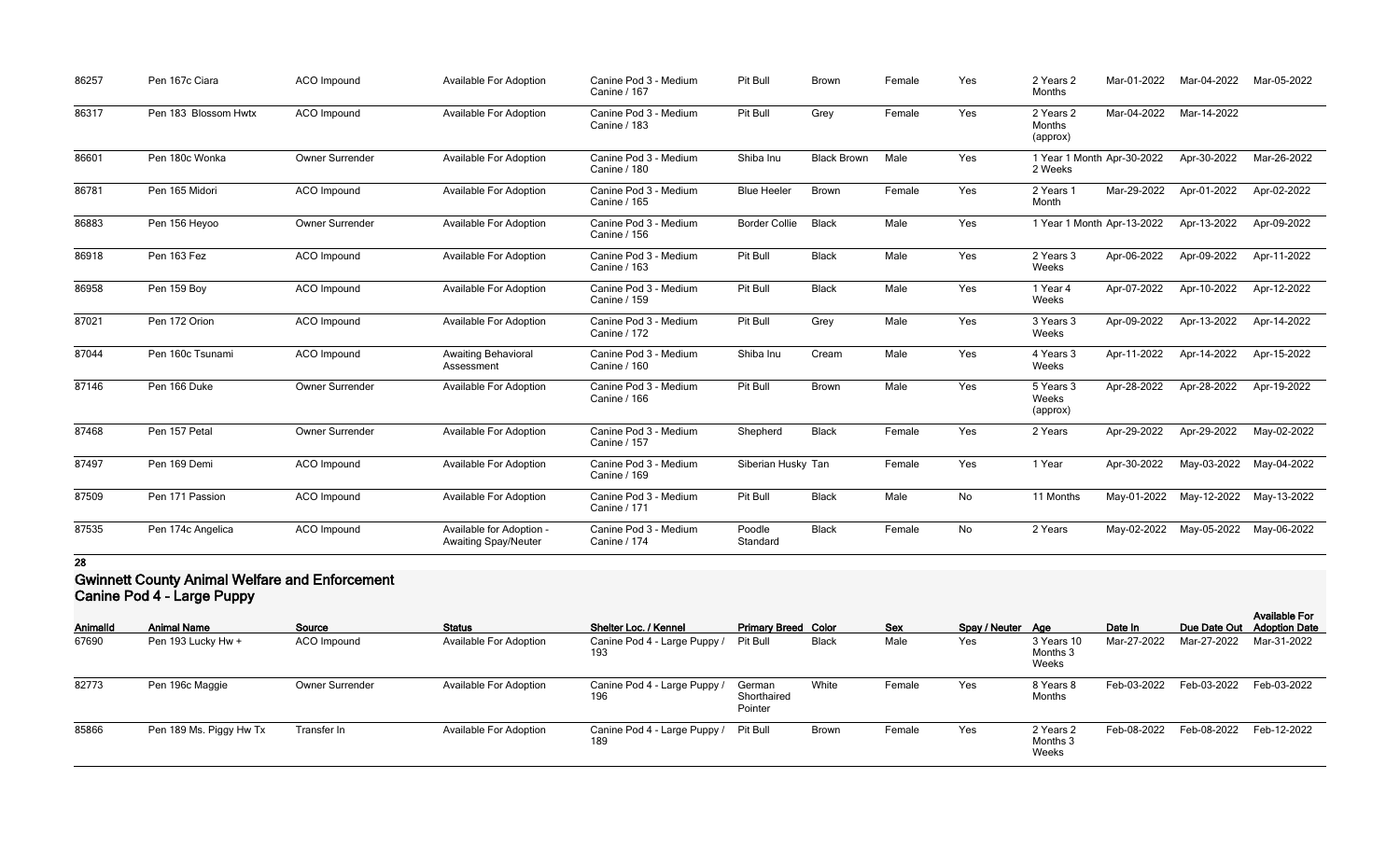| 86301 | Pen 197c Pippin   | <b>Owner Surrender</b> | <b>Available For Adoption</b> | Canine Pod 4 - Large Puppy /<br>197 | <b>Pit Bull</b>                      | <b>Black</b>         | Male   | Yes | 1 Year 2<br>Months                     | Apr-18-2022 | Apr-18-2022 | Apr-18-2022 |
|-------|-------------------|------------------------|-------------------------------|-------------------------------------|--------------------------------------|----------------------|--------|-----|----------------------------------------|-------------|-------------|-------------|
| 86394 | Pen 186 Carin     | ACO Impound            | <b>Available For Adoption</b> | Canine Pod 4 - Large Puppy /<br>186 | <b>Pit Bull</b>                      | Red                  | Female | Yes | 4 Years 1<br>Month 3 Weeks             | Mar-08-2022 | Mar-09-2022 | Mar-09-2022 |
| 86572 | Pen 194 Smiley    | ACO Impound            | <b>Available For Adoption</b> | Canine Pod 4 - Large Puppy /<br>194 | Labrador                             | <b>Black</b>         | Female | Yes | 3 Years 1<br>Month 2 Weeks<br>(approx) | Mar-18-2022 | Mar-21-2022 | Mar-22-2022 |
| 86588 | Pen 185 Chocolate | <b>ACO</b> Impound     | <b>Awaiting Transfer</b>      | Canine Pod 4 - Large Puppy /<br>185 | Staffordshire<br><b>Bull Terrier</b> | <b>Brown</b>         | Female | Yes | 1 Year 1 Month Mar-19-2022<br>2 Weeks  |             | Apr-09-2022 |             |
| 86827 | Pen 191 Bamboo    | ACO Impound            | <b>Available For Adoption</b> | Canine Pod 4 - Large Puppy /<br>191 | Shepherd                             | Tan                  | Female | Yes | 1 Year 1 Month Apr-01-2022             |             | Apr-11-2022 | Apr-12-2022 |
| 87060 | Pen 195 Ghost     | ACO Impound            | <b>Available For Adoption</b> | Canine Pod 4 - Large Puppy<br>195   | American<br>Bulldog                  | White                | Male   | Yes | 1 Year 3<br>Weeks                      | Apr-22-2022 | Apr-25-2022 | Apr-25-2022 |
| 87177 | Pen 184 Gretel    | ACO Impound            | <b>Available For Adoption</b> | Canine Pod 4 - Large Puppy /<br>184 | Australian<br>Cattledog              | Red                  | Female | Yes | 1 Year 2<br>Weeks                      | Apr-16-2022 | Apr-20-2022 | Apr-21-2022 |
| 87258 | Pen 190 Shadow    | ACO Impound            | <b>Available For Adoption</b> | Canine Pod 4 - Large Puppy /<br>190 | Labrador                             | Brown Brindle Female |        | Yes | 6 Years 1<br>Week (approx)             | Apr-21-2022 | May-01-2022 | May-03-2022 |

#### **Gwinnett County Animal Welfare and Enforcement Canine Pod 4 - Large Puppy Annex**

| <b>AnimalId</b> | <b>Animal Name</b>    | Source             | <b>Status</b>                 | Shelter Loc. / Kennel                     | <b>Primary Breed Color</b> |                | Sex    | Spay / Neuter Age |                                                  | Date In     | Due Date Out | <b>Available For</b><br><b>Adoption Date</b> |
|-----------------|-----------------------|--------------------|-------------------------------|-------------------------------------------|----------------------------|----------------|--------|-------------------|--------------------------------------------------|-------------|--------------|----------------------------------------------|
| 84346           | Pen 203c Alex Trebark | ACO Impound        | <b>Available For Adoption</b> | Canine Pod 4 - Large Puppy<br>Annex / 203 | Pit Bull                   | <b>Black</b>   | Male   | Yes               | 3 Years 5<br>Months 3<br>Weeks                   | Nov-10-2021 | Nov-15-2021  | Nov-16-2021                                  |
| 85865           | Pen 202c Little       | ACO Impound        | <b>Available For Adoption</b> | Canine Pod 4 - Large Puppy<br>Annex / 202 | Pit Bull                   | <b>Black</b>   | Male   | Yes               | 1 Year 2<br>Months 3<br>Weeks                    | Apr-04-2022 | Apr-04-2022  | Apr-18-2022                                  |
| 86015           | Pen 208 Beau Hwtx     | ACO Impound        | <b>Available For Adoption</b> | Canine Pod 4 - Large Puppy<br>Annex / 208 | Labrador                   | <b>Brindle</b> | Male   | Yes               | 2 Years 2<br>Months 2<br>Weeks                   | Feb-15-2022 | Feb-18-2022  | Feb-23-2022                                  |
| 86324           | Pen 199 Celia Hw Tx   | <b>ACO</b> Impound | <b>Available For Adoption</b> | Canine Pod 4 - Large Puppy<br>Annex / 199 | Pit Bull                   | Grey           | Female | Yes               | 3 Years 2<br>Months                              | Mar-04-2022 | Mar-14-2022  | Apr-14-2022                                  |
| 86525           | Pen 206c Honey        | Owner Surrender    | <b>Available For Adoption</b> | Canine Pod 4 - Large Puppy<br>Annex / 206 | Pointer                    | White          | Female | Yes               | 2 Years 1<br>Month 2 Weeks                       | Apr-04-2022 | Apr-04-2022  | Apr-04-2022                                  |
| 86550           | Pen 209 Honey Bun     | Owner Surrender    | <b>Available For Adoption</b> | Canine Pod 4 - Large Puppy<br>Annex / 209 | Pit Bull                   | Brown          | Female | Yes               | 2 Years 1<br>Month 2 Weeks<br>(approx)           | Mar-26-2022 | Mar-26-2022  | Mar-26-2022                                  |
| 86712           | Pen 207 Sarina        | <b>ACO</b> Impound | <b>Available For Adoption</b> | Canine Pod 4 - Large Puppy<br>Annex / 207 | Terrier                    | White          | Female | Yes               | 1 Year 1 Month Apr-08-2022<br>1 Week<br>(approx) |             | Apr-18-2022  | Apr-18-2022                                  |
| 87176           | Pen 211 Hansel        | ACO Impound        | <b>Available For Adoption</b> | Canine Pod 4 - Large Puppy<br>Annex / 211 | <b>Blue Heeler</b>         | Brown          | Male   | Yes               | 1 Year 2<br>Weeks                                | Apr-16-2022 | Apr-20-2022  | Apr-21-2022                                  |
| 87357           | Pen 201 Heist         | Owner Surrender    | <b>Available For Adoption</b> | Canine Pod 4 - Large Puppy<br>Annex / 201 | Pit Bull                   | <b>Brown</b>   | Male   | Yes               | 5 Years 1<br>Week                                | Apr-27-2022 | Apr-27-2022  | Apr-27-2022                                  |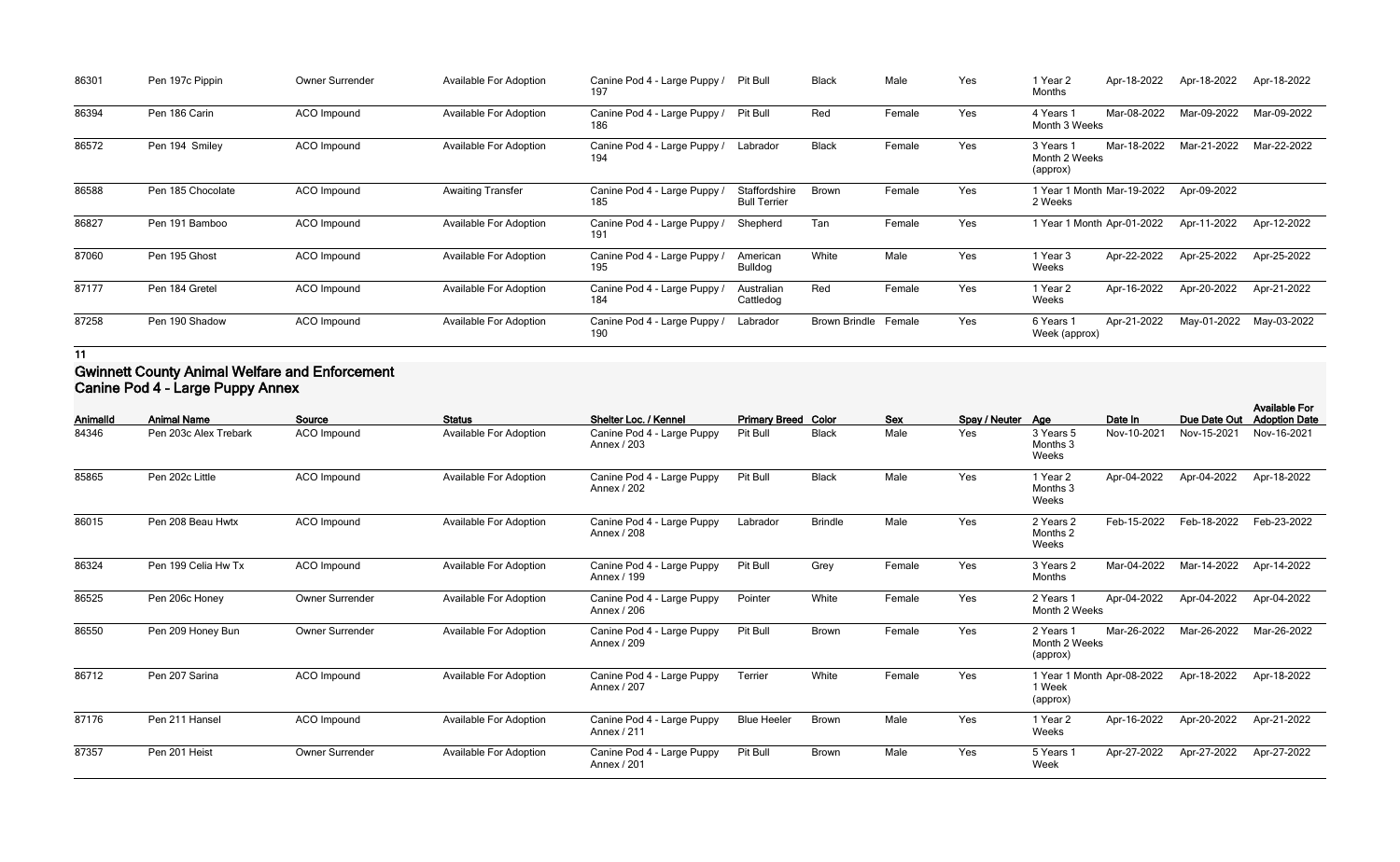| 87416 | Pen 198 Gabriel | ACO Impound | Available For Adoption                                  | Canine Pod 4 - Large Puppy<br>Annex / 198 | Pit Bull | <b>Brindle</b> | Male   | Yes | 3 Years<br>Week | Apr-28-2022 | May-02-2022 May-03-2022             |  |
|-------|-----------------|-------------|---------------------------------------------------------|-------------------------------------------|----------|----------------|--------|-----|-----------------|-------------|-------------------------------------|--|
| 87467 | Pen 210c Clover | ACO Impound | Available For Adoption                                  | Canine Pod 4 - Large Puppy<br>Annex / 210 | Pit Bull | <b>Brindle</b> | Female | Yes | 2 Years         | Apr-29-2022 | May-02-2022 May-03-2022             |  |
| 87507 | Pen 204 Tia     | ACO Impound | <b>Available For Adoption</b>                           | Canine Pod 4 - Large Puppy<br>Annex / 204 | Labrador | Black          | Female | yes | 6 Months        |             | May-01-2022 May-04-2022 May-05-2022 |  |
| 87508 | Pen 200 Zema    | ACO Impound | <b>Available For Adoption</b>                           | Canine Pod 4 - Large Puppy<br>Annex / 200 | Pit Bull | <b>Black</b>   | Female | yes | 2 Years         |             | May-01-2022 May-04-2022 May-13-2022 |  |
| 87534 | Pen 205 Pops    | ACO Impound | Available for Adoption -<br><b>Awaiting Spay/Neuter</b> | Canine Pod 4 - Large Puppy<br>Annex / 205 | Shepherd | <b>Black</b>   | Male   | No  | 9 Months        |             | May-02-2022 May-05-2022 May-06-2022 |  |

### **Gwinnett County Animal Welfare and Enforcement Canine Pod 5 - Small Puppy**

| Animalld | <b>Animal Name</b> | Source      | <b>Status</b>                                           | Shelter Loc. / Kennel                        | <b>Primary Breed Color</b> |       | <b>Sex</b> | Spay / Neuter Age |          | Date In |                                     | <b>Available For</b><br>Due Date Out Adoption Date |  |  |
|----------|--------------------|-------------|---------------------------------------------------------|----------------------------------------------|----------------------------|-------|------------|-------------------|----------|---------|-------------------------------------|----------------------------------------------------|--|--|
| 87526    | Pen 214 Kangaroo   | ACO Impound | Available for Adoption -<br><b>Awaiting Spay/Neuter</b> | Canine Pod 5 - Small Puppy /<br>-214         | Terrier                    | Cream | Male       | No                | 8 Months |         | May-02-2022 May-05-2022 May-06-2022 |                                                    |  |  |
| 87533    | Pen 219c Ursula    | ACO Impound | Available for Adoption -<br><b>Awaiting Spay/Neuter</b> | Canine Pod 5 - Small Puppy / Shih Tzu<br>219 |                            | Cream | Female     | No                | 6 Years  |         | May-02-2022 May-05-2022 May-06-2022 |                                                    |  |  |

**2**

#### **Gwinnett County Animal Welfare and Enforcement Canine Pod 5 - Small Puppy Annex**

|                 | $\frac{1}{2}$      |                        |                                                         |                                           |                            |              |            |                   |                    |             |                                     |                                              |  |  |
|-----------------|--------------------|------------------------|---------------------------------------------------------|-------------------------------------------|----------------------------|--------------|------------|-------------------|--------------------|-------------|-------------------------------------|----------------------------------------------|--|--|
| <b>AnimalId</b> | <b>Animal Name</b> | Source                 | <b>Status</b>                                           | Shelter Loc. / Kennel                     | <b>Primary Breed Color</b> |              | <b>Sex</b> | Spay / Neuter Age |                    | Date In     | Due Date Out                        | <b>Available For</b><br><b>Adoption Date</b> |  |  |
| 87028           | Pen 220d Pixar     | <b>Owner Surrender</b> | <b>Awaiting Behavioral</b><br>Assessment                | Canine Pod 5 - Small Puppy<br>Annex / 220 | Terrier                    | White        | Male       | Yes               | 3 Years 3<br>Weeks | Apr-20-2022 | Apr-20-2022                         |                                              |  |  |
| 87520           | Pen 222 Ashley     | ACO Impound            | Available for Adoption -<br><b>Awaiting Spay/Neuter</b> | Canine Pod 5 - Small Puppy<br>Annex / 222 | Terrier                    | <b>Black</b> | Female     | No                | 8 Weeks            |             | May-02-2022 May-05-2022             | May-06-2022                                  |  |  |
| 87542           | Pen 213 Howie      | ACO Impound            | Available for Adoption -<br><b>Awaiting Spay/Neuter</b> | Canine Pod 5 - Small Puppy<br>Annex / 213 | Chihuahua                  | White        | Male       | No                | 7 Years            |             | May-02-2022 May-05-2022 May-06-2022 |                                              |  |  |
| 87566           | Pen 218 Chobarra   | ACO Impound            | <b>Available For Adoption</b>                           | Canine Pod 5 - Small Puppy<br>Annex / 218 | Chihuahua                  | Brown        | Male       | No                | 2 Years            |             | May-03-2022 May-06-2022             | May-07-2022                                  |  |  |

**4**

## **Gwinnett County Animal Welfare and Enforcement Exotic Room**

| <b>AnimalId</b> | <b>Animal Name</b> | Source                            | <b>Status</b>                  | Shelter Loc. / Kennel | <b>Primary Breed Color</b> |       | <b>Sex</b>     | Spay / Neuter Age |                                | Date In     |                         | <b>Available For</b><br>Due Date Out Adoption Date |
|-----------------|--------------------|-----------------------------------|--------------------------------|-----------------------|----------------------------|-------|----------------|-------------------|--------------------------------|-------------|-------------------------|----------------------------------------------------|
| 86002           | Tank 3             | Humane Officer Surrendered        | <b>Protective Custody/Hold</b> | Exotic Room / Tank 3  | Rat                        | Brown | <b>Unknown</b> | Unknown           | Adult                          | Feb-14-2022 | Feb-14-2022             |                                                    |
| 86004           | Tank 3             | <b>Humane Officer Surrendered</b> | Protective Custody/Hold        | Exotic Room / Tank 3  | Rat                        | Beige | Unknown        | Unknown           | 2 Years 2<br>Months 2<br>Weeks |             | Feb-14-2022 Feb-14-2022 |                                                    |
| 86005           | Tank 3             | Humane Officer Surrendered        | <b>Protective Custody/Hold</b> | Exotic Room / Tank 3  | Rat                        | Beige | Unknown        | Unknown           | Adult                          |             | Feb-14-2022 Feb-14-2022 |                                                    |
| 86006           | Tank 3             | Humane Officer Surrendered        | Protective Custody/Hold        | Exotic Room / Tank 3  | Rat                        | Grey  | <b>Unknown</b> | Unknown           | 2 Years 2<br>Months 2          |             | Feb-14-2022 Feb-14-2022 |                                                    |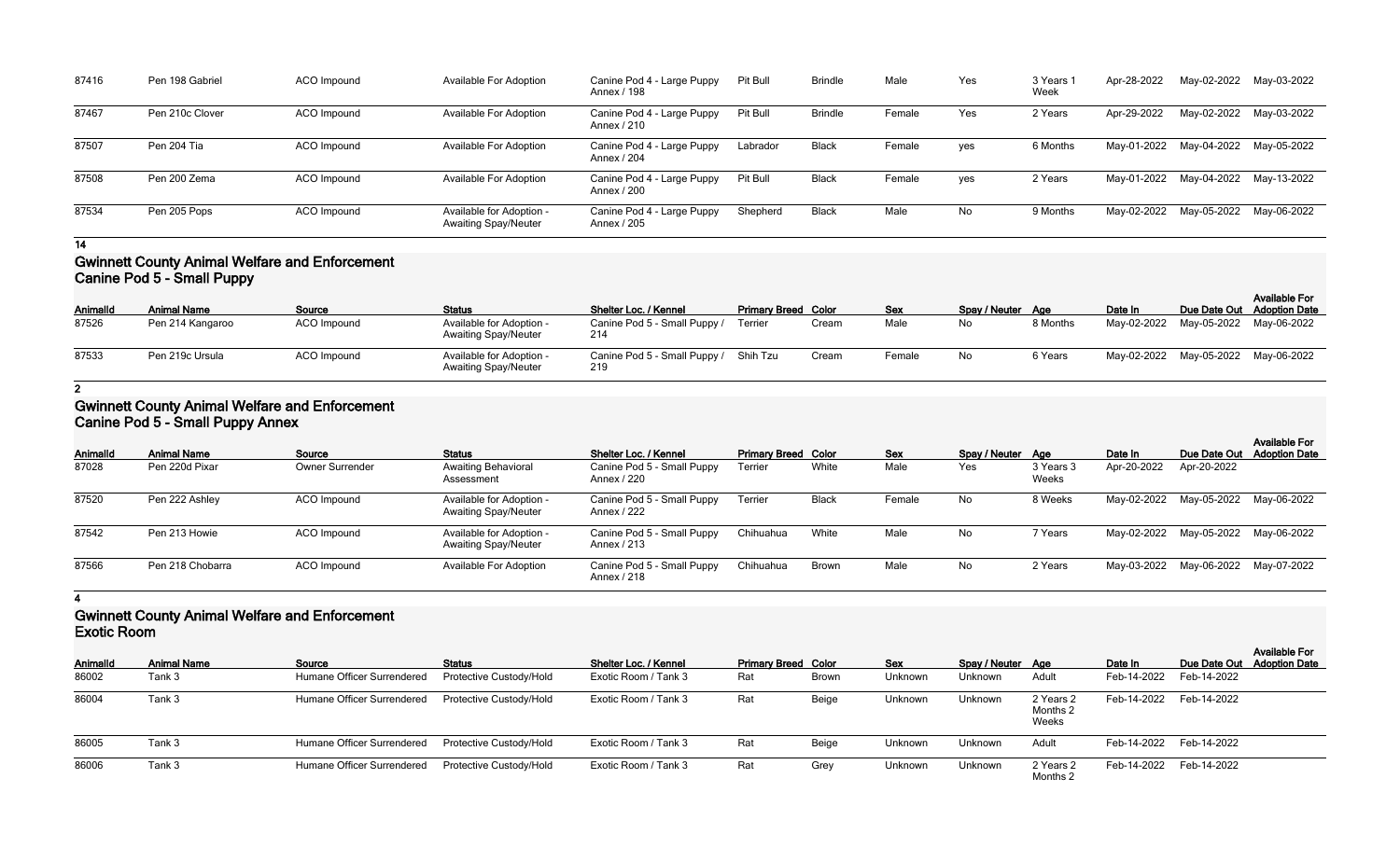|       |              |                            |                                |                      |        |              |         |         | Weeks |             |                         |
|-------|--------------|----------------------------|--------------------------------|----------------------|--------|--------------|---------|---------|-------|-------------|-------------------------|
| 86007 | Tank 3       | Humane Officer Surrendered | Protective Custody/Hold        | Exotic Room / Tank 3 | Rat    | Beige        | Unknown | Unknown | Adult | Feb-14-2022 | Feb-14-2022             |
| 86009 | Tank 2 Ralph | Humane Officer Surrendered | <b>Protective Custody/Hold</b> | Exotic Room / Tank 2 | Turtle | <b>Brown</b> | Unknown | Unknown | Adult | Feb-14-2022 | Feb-14-2022             |
| 87363 | Gerbil Pup   | Humane Officer Surrendered | Protective Custody/Hold        | Exotic Room / Tank 3 | gerbil | <b>Brown</b> | Unknown | Unknown |       | Apr-27-2022 | Apr-27-2022             |
| 87364 | Gerbil Pup   | Humane Officer Surrendered | Protective Custody/Hold        | Exotic Room / Tank 3 | gerbil | <b>Brown</b> | Unknown | Unknown |       |             | Apr-27-2022 Apr-27-2022 |
| 87365 | Gerbil Pup   | Humane Officer Surrendered | Protective Custody/Hold        | Exotic Room / Tank 3 | gerbil | <b>Brown</b> | Unknown | Unknown |       |             | Apr-27-2022 Apr-27-2022 |
| 87366 | Gerbil Pup   | Humane Officer Surrendered | Protective Custody/Hold        | Exotic Room / Tank 3 | gerbil | <b>Brown</b> | Unknown | Unknown |       |             | Apr-27-2022 Apr-27-2022 |
| 87367 | Gerbil Pup   | Humane Officer Surrendered | Protective Custody/Hold        | Exotic Room / Tank 3 | gerbil | <b>Brown</b> | Unknown | Unknown |       | Apr-27-2022 | Apr-27-2022             |
|       |              |                            |                                |                      |        |              |         |         |       |             |                         |

#### **Gwinnett County Animal Welfare and Enforcement Feline Pod 2 Adult**

| Animalld | <b>Animal Name</b>  | Source                 | <b>Status</b>                 | Shelter Loc. / Kennel    | <b>Primary Breed Color</b>          | <b>Sex</b> | Spay / Neuter Age |         | Date In                     | Due Date Out | <b>Available For</b><br><b>Adoption Date</b> |
|----------|---------------------|------------------------|-------------------------------|--------------------------|-------------------------------------|------------|-------------------|---------|-----------------------------|--------------|----------------------------------------------|
| 87374    | Pen 33c Cleo        | <b>Owner Surrender</b> | <b>Available For Adoption</b> | Feline Pod 2 Adult / 033 | Domestic Short Muted Calico<br>Hair | Female     | Yes               | 2 Years | Apr-27-2022                 | Apr-27-2022  | Apr-29-2022                                  |
| 87398    | Pen 27 Scott        | ACO Impound            | <b>Available For Adoption</b> | Feline Pod 2 Adult / 027 | Domestic Short Brown Tabby<br>Hair  | Male       | Yes               | Adult   | Apr-28-2022                 | May-07-2022  | May-09-2022                                  |
| 87461    | Pen 29/30 Tater Tot | ACO Impound            | <b>Available For Adoption</b> | Feline Pod 2 Adult / 029 | Domestic Short Grey<br>Hair         | Female     | Yes               |         | 1 Year (approx) Apr-29-2022 | Apr-29-2022  | May-02-2022                                  |
| 87598    | Pen 10/11           | ACO Impound            | <b>Available For Adoption</b> | Feline Pod 2 Adult / 010 | <b>Domestic Short Tabby</b><br>Hair | Male       | yes               | 2 Years | May-04-2022                 | May-14-2022  | May-14-2022                                  |
| 87599    | Pen 12/13           | ACO Impound            | <b>Available For Adoption</b> | Feline Pod 2 Adult / 012 | Domestic Short Tabby<br>Hair        | Male       | Yes               | 2 Years | May-04-2022                 | May-14-2022  | May-14-2022                                  |

**5**

#### **Gwinnett County Animal Welfare and Enforcement Feline Pod 3 - Small Other**

| Animalld | <b>Animal Name</b> | Source      | <b>Status</b>                 | Shelter Loc. / Kennel        | <b>Primary Breed Color</b> | Sex    | Spay / Neuter Age |       | Date In | Due Date Out Adoption Date          | <b>Available For</b> |
|----------|--------------------|-------------|-------------------------------|------------------------------|----------------------------|--------|-------------------|-------|---------|-------------------------------------|----------------------|
| 87487    | Pen 60/61d         | ACO Impound | <b>Available For Adoption</b> | Feline Pod 3 - Small Other / | Domestic Short Grey Tabby  | Female | Yes               | Adult |         | Apr-30-2022 Apr-30-2022 May-03-2022 |                      |

#### **1 Gwinnett County Animal Welfare and Enforcement Holding Canine**

|                 | <b>TIVIUILY VUITILY</b> |                        |                               |                              |                            |                      |            |                   |                            |             |                            |                      |  |  |
|-----------------|-------------------------|------------------------|-------------------------------|------------------------------|----------------------------|----------------------|------------|-------------------|----------------------------|-------------|----------------------------|----------------------|--|--|
| <b>AnimalId</b> | <b>Animal Name</b>      | Source                 | <b>Status</b>                 | <b>Shelter Loc. / Kennel</b> | <b>Primary Breed Color</b> |                      | <b>Sex</b> | Spay / Neuter Age |                            | Date In     | Due Date Out Adoption Date | <b>Available For</b> |  |  |
| 71295           | Dh17 Boi Hw+            | ACO Impound            | <b>Available For Adoption</b> | Holding Canine / 17          | Pit Bull                   | <b>Brown</b>         | Male       | Yes               | 4 Years 2<br>Weeks         | Apr-18-2022 | Apr-28-2022                | Apr-30-2022          |  |  |
| 73134           | Dh-16c Choji            | <b>Owner Surrender</b> | <b>Available For Adoption</b> | Holding Canine / 16          | Labrador                   | White                | Male       | Yes               | 3 Years<br>Week            | Jan-24-2022 | Mar-30-2022                |                      |  |  |
| 86585           | Dh4 Michelle Hw++       | <b>ACO</b> Impound     | <b>Available For Adoption</b> | Holding Canine / 4           | Pit Bull                   | Brown Brindle Female |            | yes               | 3 Years 1<br>Month 2 Weeks | Mar-18-2022 | Mar-21-2022                | Mar-22-2022          |  |  |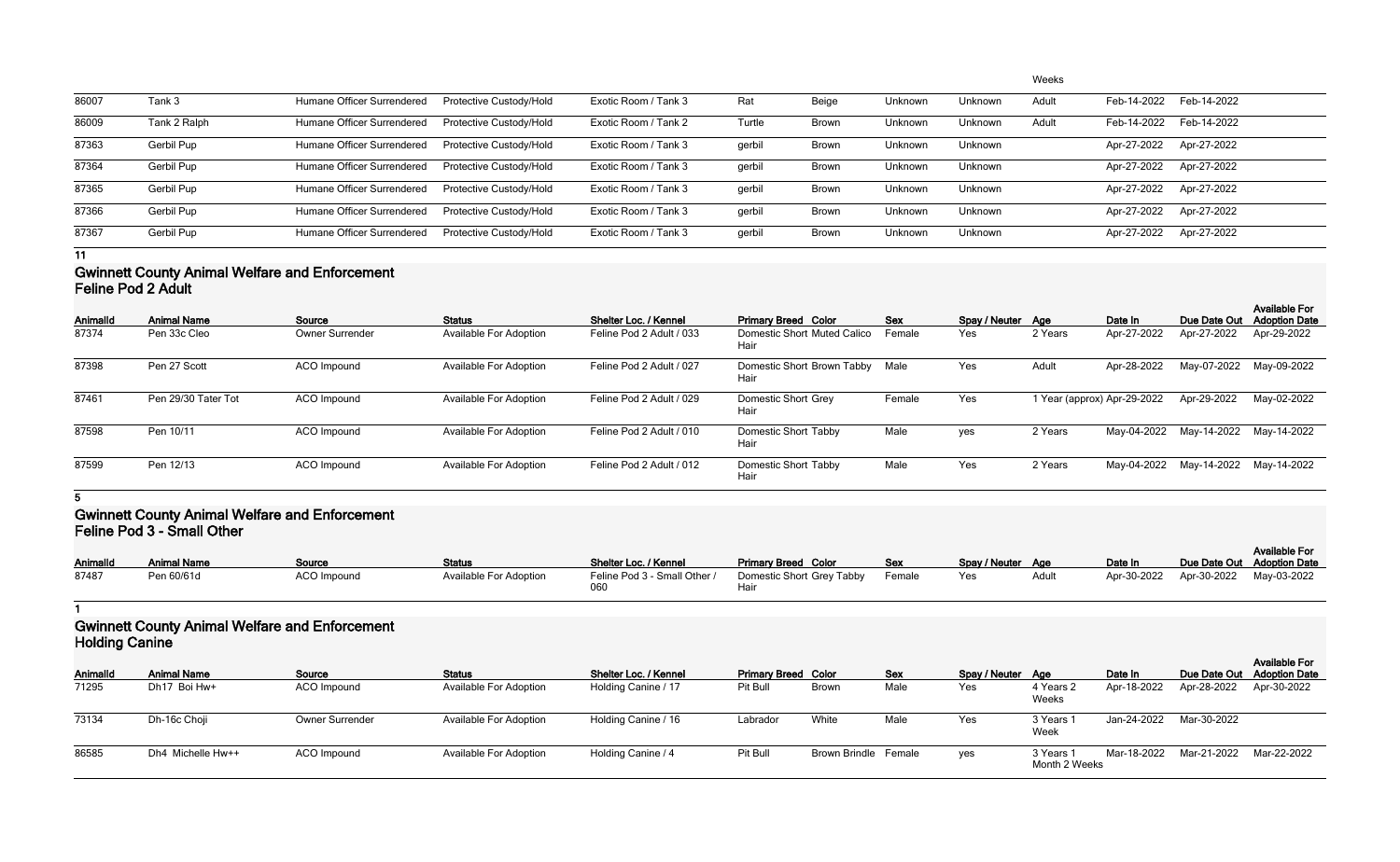| 86699 | Dh-14 Thor                                            | Owner Surrender            | <b>Available For Adoption</b>                           | Holding Canine / 14 | Pit Bull             | Tan                | Male   | Yes     | 2 Years 1<br>Month 1 Week<br>(approx) | Apr-20-2022 | Apr-20-2022             | Apr-20-2022 |
|-------|-------------------------------------------------------|----------------------------|---------------------------------------------------------|---------------------|----------------------|--------------------|--------|---------|---------------------------------------|-------------|-------------------------|-------------|
| 86764 | Dh12 Charleston Hw +                                  | <b>ACO</b> Impound         | <b>Available For Adoption</b>                           | Holding Canine / 12 | Pit Bull             | <b>Black Brown</b> | Male   | Yes     | 2 Years 1<br>Month 1 Week             | Mar-28-2022 | Mar-31-2022             | Apr-02-2022 |
| 86863 | Dh1 Mollie Hw++                                       | Owner Surrender            | <b>Available For Adoption</b>                           | Holding Canine / 1  | Labrador             | <b>Black</b>       | Female | yes     | 9 Years 1<br>Month                    | Apr-04-2022 | Apr-04-2022             | Apr-04-2022 |
| 86896 | Dh-13c Granola Hw++                                   | ACO Impound                | Available For Adoption                                  | Holding Canine / 13 | Pit Bull             | <b>Brown</b>       | Male   | Yes     | 3 Years 4<br>Weeks                    | Apr-05-2022 | Apr-08-2022             | Apr-09-2022 |
| 87086 | Dh6 India Hw++                                        | ACO Impound                | <b>Available For Adoption</b>                           | Holding Canine / 6  | Labrador             | Grey               | Female | Yes     | 3 Years 3<br>Weeks                    | Apr-12-2022 | Apr-15-2022             | Apr-18-2022 |
| 87087 | Dh5 Kashmir Hw+                                       | ACO Impound                | <b>Available For Adoption</b>                           | Holding Canine / 5  | Pit Bull             | Grey               | Female | yes     | 1 Year 2<br>Weeks<br>(approx)         | Apr-12-2022 | Apr-15-2022             | Apr-18-2022 |
| 87358 | Pen 200 Zoe                                           | Owner Surrender            | Hold In Vet Care                                        | Holding Canine / 3  | Pit Bull             | Tan                | Female | Yes     | 5 Years 1<br>Week                     | May-03-2022 | May-03-2022             | Apr-27-2022 |
| 87471 | Dh2 Zipper Hw+                                        | ACO Impound                | <b>Under Vet Care</b>                                   | Holding Canine / 2  | Pit Bull             | <b>Brown</b>       | Male   | Yes     | 5 Years                               | Apr-29-2022 | May-03-2022             |             |
| 87571 | Dh-007                                                | Humane Officer Surrendered | Available for Adoption -<br><b>Awaiting Spay/Neuter</b> | Holding Canine / 7  | Terrier              | <b>Brown</b>       | Female | No      | 9 Weeks                               | May-03-2022 | May-03-2022             | May-06-2022 |
| 87572 | Dh-007                                                | Humane Officer Surrendered | Available for Adoption -<br><b>Awaiting Spay/Neuter</b> | Holding Canine / 7  | Terrier              | Tan                | Female | No      | 9 Weeks                               | May-03-2022 | May-03-2022             | May-06-2022 |
| 87573 | Dh-007                                                | Humane Officer Surrendered | Available for Adoption -<br><b>Awaiting Spay/Neuter</b> | Holding Canine / 7  | Terrier              | <b>Brown</b>       | Female | No      | 9 Weeks                               | May-03-2022 | May-03-2022             | May-06-2022 |
| 87574 | Dh-007                                                | Humane Officer Surrendered | Available for Adoption -<br><b>Awaiting Spay/Neuter</b> | Holding Canine / 7  | Terrier              | <b>Brown</b>       | Female | No      | 9 Weeks                               | May-03-2022 | May-03-2022             | May-06-2022 |
| 87575 | Dh-011                                                | Humane Officer Surrendered | Available for Adoption -<br><b>Awaiting Spay/Neuter</b> | Holding Canine / 11 | Terrier              | <b>Brown</b>       | Male   | No      | 9 Weeks                               | May-03-2022 | May-03-2022             | May-06-2022 |
| 87576 | Dh-011                                                | Humane Officer Surrendered | Available for Adoption -<br><b>Awaiting Spay/Neuter</b> | Holding Canine / 11 | Terrier              | <b>Brown</b>       | Male   | No      | 9 Weeks                               | May-03-2022 | May-03-2022             | May-06-2022 |
| 87577 | Dh-11                                                 | Humane Officer Surrendered | Available for Adoption -<br><b>Awaiting Spay/Neuter</b> | Holding Canine / 11 | Terrier              | Tan                | Male   | No      | 9 Weeks                               |             | May-03-2022 May-03-2022 | May-06-2022 |
| 87578 | Dh-11                                                 | Humane Officer Surrendered | Available for Adoption -<br><b>Awaiting Spay/Neuter</b> | Holding Canine / 11 | Terrier              | Tan                | Male   | No      | 9 Weeks                               |             | May-03-2022 May-03-2022 | May-06-2022 |
| 87593 | <b>Dh10</b>                                           | ACO Impound                | <b>Awaiting Triage</b>                                  | Holding Canine / 10 | Siberian Husky Red   |                    | Female | Unknown | 3 Years<br>(approx)                   |             | May-04-2022 May-07-2022 |             |
| 87614 | D H 09                                                | ACO Impound                | <b>Awaiting Triage</b>                                  | Holding Canine / 9  | Siberian Husky Brown |                    | Female | Unknown | 1 Year 5<br>Months<br>(approx)        |             | May-04-2022 May-07-2022 |             |
| 21    |                                                       |                            |                                                         |                     |                      |                    |        |         |                                       |             |                         |             |
|       | <b>Gwinnett County Animal Welfare and Enforcement</b> |                            |                                                         |                     |                      |                    |        |         |                                       |             |                         |             |

**Holding Feline**

| <b>AnimalId</b> | <b>Animal Name</b> | Source | <b>Status</b> | / Kennel<br>- Shelte.<br>$\sim$ | Primary Breed Color | Sex | Snav | $\cdots$<br>, Neuter<br>Аає | Date In | Date Out |
|-----------------|--------------------|--------|---------------|---------------------------------|---------------------|-----|------|-----------------------------|---------|----------|
|                 |                    |        |               |                                 |                     |     |      |                             |         |          |

|                   |         | <b>Available For</b>       |
|-------------------|---------|----------------------------|
| Spay / Neuter Age | Date In | Due Date Out Adoption Date |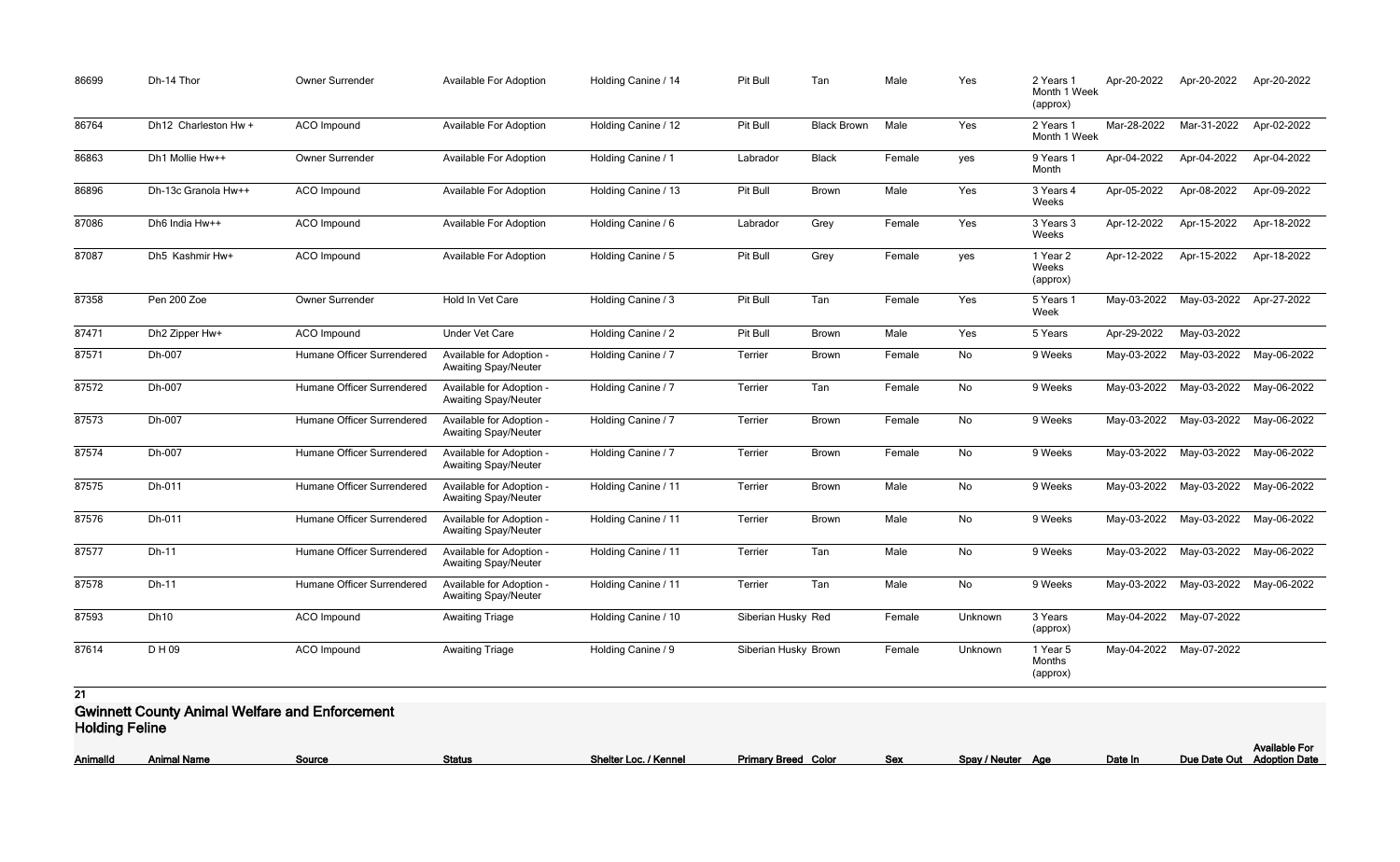| Yes. | 2 Years<br>(approx) | May-02-2022 May-05-2022 May-05-2022 |  |
|------|---------------------|-------------------------------------|--|
|      |                     |                                     |  |

### **1 Gwinnett County Animal Welfare and Enforcement In Foster**

| <b>AnimalId</b> | <b>Animal Name</b>  | Source                     | <b>Status</b>                         | Shelter Loc. / Kennel | <b>Primary Breed Color</b>  |                                  | Sex     | Spay / Neuter Age |                                            | Date In     | Due Date Out            | <b>Available For</b><br><b>Adoption Date</b> |
|-----------------|---------------------|----------------------------|---------------------------------------|-----------------------|-----------------------------|----------------------------------|---------|-------------------|--------------------------------------------|-------------|-------------------------|----------------------------------------------|
| 82257           | In Foster Pc Mung   | ACO Impound                | Protective Custody In Foster          | In Foster             | Snake - Olive<br>Python     | Yellow                           | Unknown | Unknown           | 1 Year 8<br>Months 3<br>Weeks              | Aug-12-2021 | Aug-12-2021             |                                              |
| 82263           | In Foster Pc Loki   | ACO Impound                | Protective Custody In Foster          | In Foster             | Domestic<br>Longhair        | <b>Black</b>                     | Male    | Unknown           | 10 Months 3<br>Weeks<br>(approx)           | Aug-12-2021 | Aug-12-2021             |                                              |
| 82405           | In Foster Cowboy    | Humane Officer Surrendered | In Foster                             | In Foster             | German<br>Shepherd          | <b>Black</b>                     | Male    | Yes               | 2 Years 8<br>Months 2<br>Weeks<br>(approx) | Dec-05-2021 | Dec-05-2021             | Mar-21-2022                                  |
| 85246           | In Foster Sophie    | ACO Impound                | Available for Adoption - In<br>Foster | In Foster             | American Pit<br><b>Bull</b> | White                            | Female  | Yes               | 1 Year 4<br>Months                         | Dec-30-2021 | Jan-04-2022             | Jan-05-2022                                  |
| 85406           | In Foster Zeus      | ACO Impound                | Available for Adoption - In<br>Foster | In Foster / 115       | Pit Bull                    | <b>Black</b>                     | Male    | Yes               | 1 Year 3<br>Months 3<br>Weeks              | Jan-10-2022 | Jan-20-2022             | Jan-21-2022                                  |
| 85477           | In Foster-Titan     | ACO Impound                | In Foster                             | In Foster             | American Pit<br>Bull        | Fawn                             | Male    | Yes               | 1 Year 1 Month Jan-14-2022<br>1 Week       |             | Jan-18-2022             |                                              |
| 85692           | In Foster Shadow Hw | Owner Surrender            | In Foster                             | In Foster             | Shepherd                    | <b>Black</b>                     | Female  | Yes               | 5 Years 2<br>Months 2<br>Weeks<br>(approx) | Mar-01-2022 | Mar-01-2022             | Feb-10-2022                                  |
| 85734           | Db-8d Grizzly       | ACO Impound                | Protective Custody In Foster          | In Foster / 8         | Siberian Husky Red          |                                  | Male    | No                | 1 Year 3<br>Months                         | Feb-01-2022 | Feb-11-2022             |                                              |
| 85911           | In Foster Sonny     | ACO Impound                | In Foster                             | In Foster             | Hair                        | Domestic Short Orange Tabby Male |         | Yes               | 9 Months 3<br>Weeks<br>(approx)            | Feb-10-2022 | Feb-13-2022             |                                              |
| 85996           | In Foster Pc Coco   | ACO Impound                | Protective Custody In Foster          | In Foster             | Macaw                       | Blue                             | Female  | Unknown           | 24 Years 2<br>Months 2<br>Weeks            | Feb-14-2022 | Feb-14-2022             |                                              |
| 85997           | Tank 1              | Humane Officer Surrendered | Protective Custody In Foster          | In Foster / Tank 1    | Hamster                     | <b>Brown</b>                     | Unknown | Unknown           | Adult                                      |             | Feb-14-2022 Feb-14-2022 |                                              |
| 85998           | Tank 1              | Humane Officer Surrendered | Protective Custody In Foster          | In Foster / Tank 1    | Hamster                     | Beige                            | Unknown | Unknown           | Adult                                      | Feb-14-2022 | Feb-14-2022             |                                              |
| 85999           | Tank 1              | Humane Officer Surrendered | Protective Custody In Foster          | In Foster / Tank 1    | Hamster                     | Beige                            | Unknown | Unknown           | Adult                                      | Feb-14-2022 | Feb-14-2022             |                                              |
| 86000           | Tank 1              | Humane Officer Surrendered | Protective Custody In Foster          | In Foster / Tank 1    | Hamster                     | Orange                           | Unknown | Unknown           | Adult                                      | Feb-14-2022 | Feb-14-2022             |                                              |
| 86001           | Tank 1              | Humane Officer Surrendered | Protective Custody In Foster          | In Foster / Tank 1    | Hamster                     | Cream                            | Unknown | Unknown           | Adult                                      | Feb-14-2022 | Feb-14-2022             |                                              |
| 86008           | In Foster Pc Bird   | Humane Officer Surrendered | Protective Custody In Foster          | In Foster             | Cockateil                   | Grey                             | Unknown | Unknown           | 3 Years 2<br>Months 2<br>Weeks             |             | Feb-14-2022 Feb-14-2022 |                                              |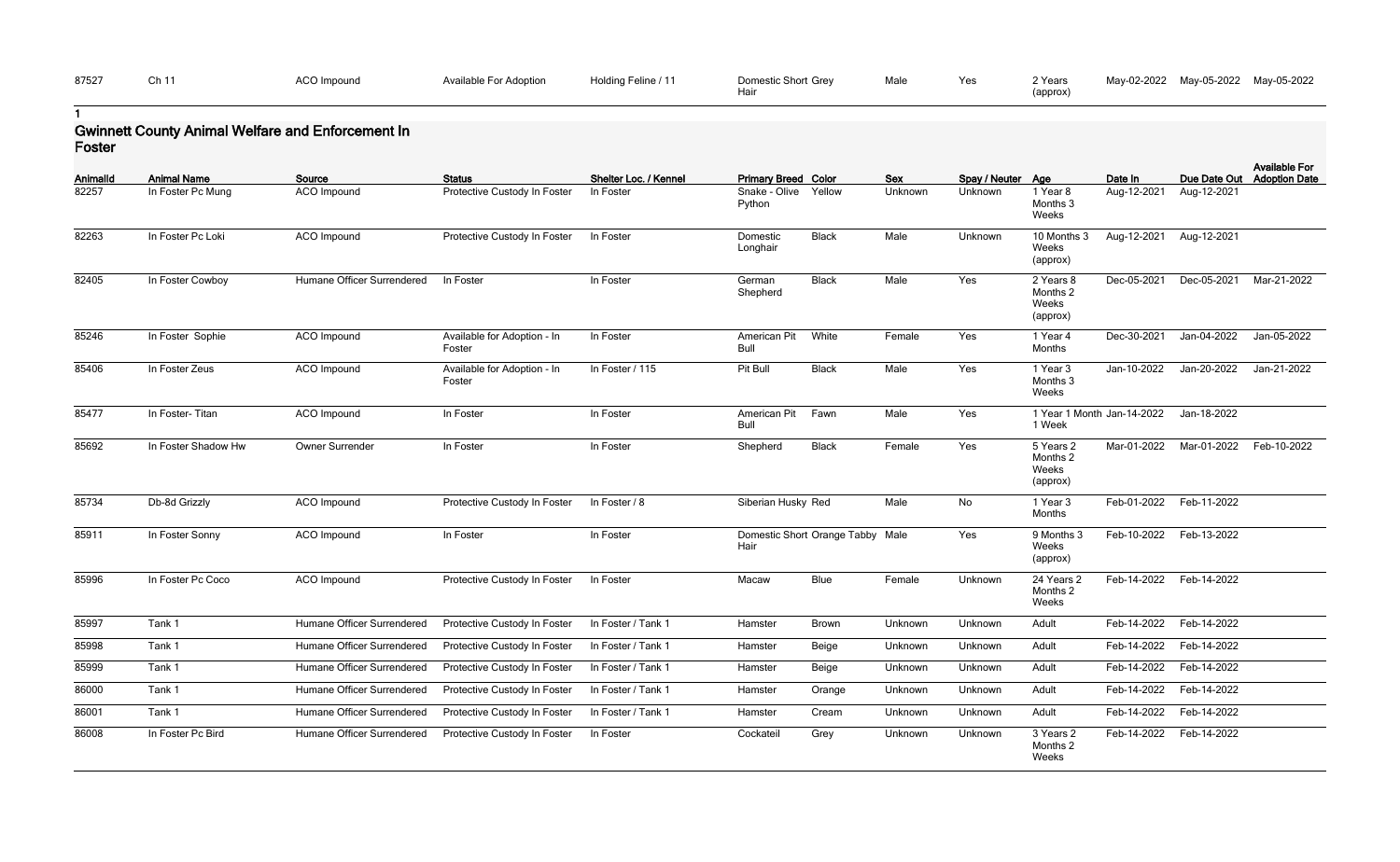| 86068 | In Foster Little Boy | Owner Surrender               | Available for Adoption - In<br>Foster | In Foster | Labrador                                 | <b>Brown</b> | Male    | Yes     | 10 Years 2<br>Months 2<br>Weeks      | Feb-18-2022 | Feb-21-2022 | Feb-23-2022 |
|-------|----------------------|-------------------------------|---------------------------------------|-----------|------------------------------------------|--------------|---------|---------|--------------------------------------|-------------|-------------|-------------|
| 86604 | In Foster Cicily     | <b>ACO</b> Impound            | Awaiting Vet Approval - In<br>Foster  | In Foster | Pit Bull                                 | Tan          | Female  | Yes     | 7 Months 2<br>Weeks                  | Mar-20-2022 | Mar-23-2022 |             |
| 86767 | In Foster C Dior     | <b>ACO</b> Impound            | Protective Custody In Foster          | In Foster | Poodle<br>Miniature                      | Tan          | Male    | No      | 1 Year 1 Month Mar-28-2022<br>1 Week |             | Apr-07-2022 | Apr-08-2022 |
| 86936 | In Foster Riddick    | ACO Impound                   | Hold In Foster                        | In Foster | Domestic Short Orange Tabby Male<br>Hair |              |         | No      |                                      | Apr-07-2022 | Apr-10-2022 |             |
| 86967 | In Foster            | <b>Cruelty Case Offspring</b> | Protective Custody In Foster          | In Foster | Hamster                                  | Orange       | Unknown | Unknown | 4 Weeks                              | Apr-08-2022 | Apr-08-2022 |             |
| 86968 | In Foster            | <b>Cruelty Case Offspring</b> | Protective Custody In Foster          | In Foster | Hamster                                  | Orange       | Unknown | Unknown | 4 Weeks                              | Apr-08-2022 | Apr-08-2022 |             |
| 86969 | In Foster            | <b>Cruelty Case Offspring</b> | Protective Custody In Foster          | In Foster | Hamster                                  | Orange       | Unknown | Unknown | 4 Weeks                              | Apr-08-2022 | Apr-08-2022 |             |
| 86970 | In Foster            | <b>Cruelty Case Offspring</b> | Protective Custody In Foster          | In Foster | Hamster                                  | Orange       | Unknown | Unknown | 4 Weeks                              | Apr-08-2022 | Apr-08-2022 |             |
| 86971 | In Foster            | <b>Cruelty Case Offspring</b> | Protective Custody In Foster          | In Foster | Hamster                                  | Orange       | Unknown | Unknown | 4 Weeks                              | Apr-08-2022 | Apr-08-2022 |             |
| 86972 | In Foster            | <b>Cruelty Case Offspring</b> | Protective Custody In Foster          | In Foster | Hamster                                  | Orange       | Unknown | Unknown | 4 Weeks                              | Apr-08-2022 | Apr-08-2022 |             |
| 86973 | In Foster            | <b>Cruelty Case Offspring</b> | Protective Custody In Foster          | In Foster | Hamster                                  | Orange       | Unknown | Unknown | 4 Weeks                              | Apr-08-2022 | Apr-08-2022 |             |
| 86974 | In Foster            | <b>Cruelty Case Offspring</b> | Protective Custody In Foster          | In Foster | Hamster                                  | Orange       | Unknown | Unknown | 4 Weeks                              | Apr-08-2022 | Apr-08-2022 |             |
| 86975 | In Foster            | <b>Cruelty Case Offspring</b> | Protective Custody In Foster          | In Foster | Hamster                                  | Orange       | Unknown | Unknown | 4 Weeks                              | Apr-08-2022 | Apr-08-2022 |             |
| 86976 | In Foster            | <b>Cruelty Case Offspring</b> | Protective Custody In Foster          | In Foster | Hamster                                  | Orange       | Unknown | Unknown | 4 Weeks                              | Apr-08-2022 | Apr-08-2022 |             |
| 87062 | In Foster            | <b>Cruelty Case Offspring</b> | Protective Custody In Foster          | In Foster | Hamster                                  | Orange       | Unknown | Unknown | 3 Weeks                              | Apr-08-2022 | Apr-12-2022 |             |
| 87063 |                      | <b>Cruelty Case Offspring</b> | Protective Custody In Foster          | In Foster | Hamster                                  | Orange       | Unknown | Unknown | 3 Weeks                              | Apr-12-2022 | Apr-12-2022 |             |
| 87064 |                      | <b>Cruelty Case Offspring</b> | Protective Custody In Foster          | In Foster | Hamster                                  | Orange       | Unknown | Unknown | 3 Weeks                              | Apr-12-2022 | Apr-12-2022 |             |
| 87065 |                      | <b>Cruelty Case Offspring</b> | Protective Custody In Foster          | In Foster | Hamster                                  | Orange       | Unknown | Unknown | 3 Weeks                              | Apr-12-2022 | Apr-12-2022 |             |
| 87066 |                      | <b>Cruelty Case Offspring</b> | Protective Custody In Foster          | In Foster | Hamster                                  | Orange       | Unknown | Unknown | 3 Weeks                              | Apr-12-2022 | Apr-12-2022 |             |
| 87067 |                      | <b>Cruelty Case Offspring</b> | Protective Custody In Foster          | In Foster | Hamster                                  | Orange       | Unknown | Unknown | 3 Weeks                              | Apr-12-2022 | Apr-12-2022 |             |
| 87068 |                      | <b>Cruelty Case Offspring</b> | Protective Custody In Foster          | In Foster | Hamster                                  | Orange       | Unknown | Unknown | 3 Weeks                              | Apr-12-2022 | Apr-12-2022 |             |
| 87069 |                      | <b>Cruelty Case Offspring</b> | Protective Custody In Foster          | In Foster | Hamster                                  | Orange       | Unknown | Unknown | 3 Weeks                              | Apr-12-2022 | Apr-12-2022 |             |
| 87070 |                      | <b>Cruelty Case Offspring</b> | Protective Custody In Foster          | In Foster | Hamster                                  | Orange       | Unknown | Unknown | 3 Weeks                              | Apr-12-2022 | Apr-12-2022 |             |
| 87071 |                      | <b>Cruelty Case Offspring</b> | Protective Custody In Foster          | In Foster | Hamster                                  | Orange       | Unknown | Unknown | 3 Weeks                              | Apr-12-2022 | Apr-12-2022 |             |
| 87072 |                      | <b>Cruelty Case Offspring</b> | Protective Custody In Foster          | In Foster | Hamster                                  | Orange       | Unknown | Unknown | 3 Weeks                              | Apr-12-2022 | Apr-12-2022 |             |
| 87073 |                      | <b>Cruelty Case Offspring</b> | Protective Custody In Foster          | In Foster | Hamster                                  | Orange       | Unknown | Unknown | 3 Weeks                              | Apr-12-2022 | Apr-12-2022 |             |
| 87074 |                      | <b>Cruelty Case Offspring</b> | Protective Custody In Foster          | In Foster | Hamster                                  | Orange       | Unknown | Unknown | 3 Weeks                              | Apr-12-2022 | Apr-12-2022 |             |
| 87075 |                      | <b>Cruelty Case Offspring</b> | Protective Custody In Foster          | In Foster | Hamster                                  | Orange       | Unknown | Unknown | 3 Weeks                              | Apr-12-2022 | Apr-12-2022 |             |
| 87076 |                      | <b>Cruelty Case Offspring</b> | Protective Custody In Foster          | In Foster | Hamster                                  | Orange       | Unknown | Unknown | 3 Weeks                              | Apr-12-2022 | Apr-12-2022 |             |
| 87111 | In Foster Lilith     | ACO Impound                   | Hold In Foster                        | In Foster | <b>Domestic Short Black</b>              |              | Female  | No      | 7 Weeks                              | Apr-13-2022 | Apr-13-2022 |             |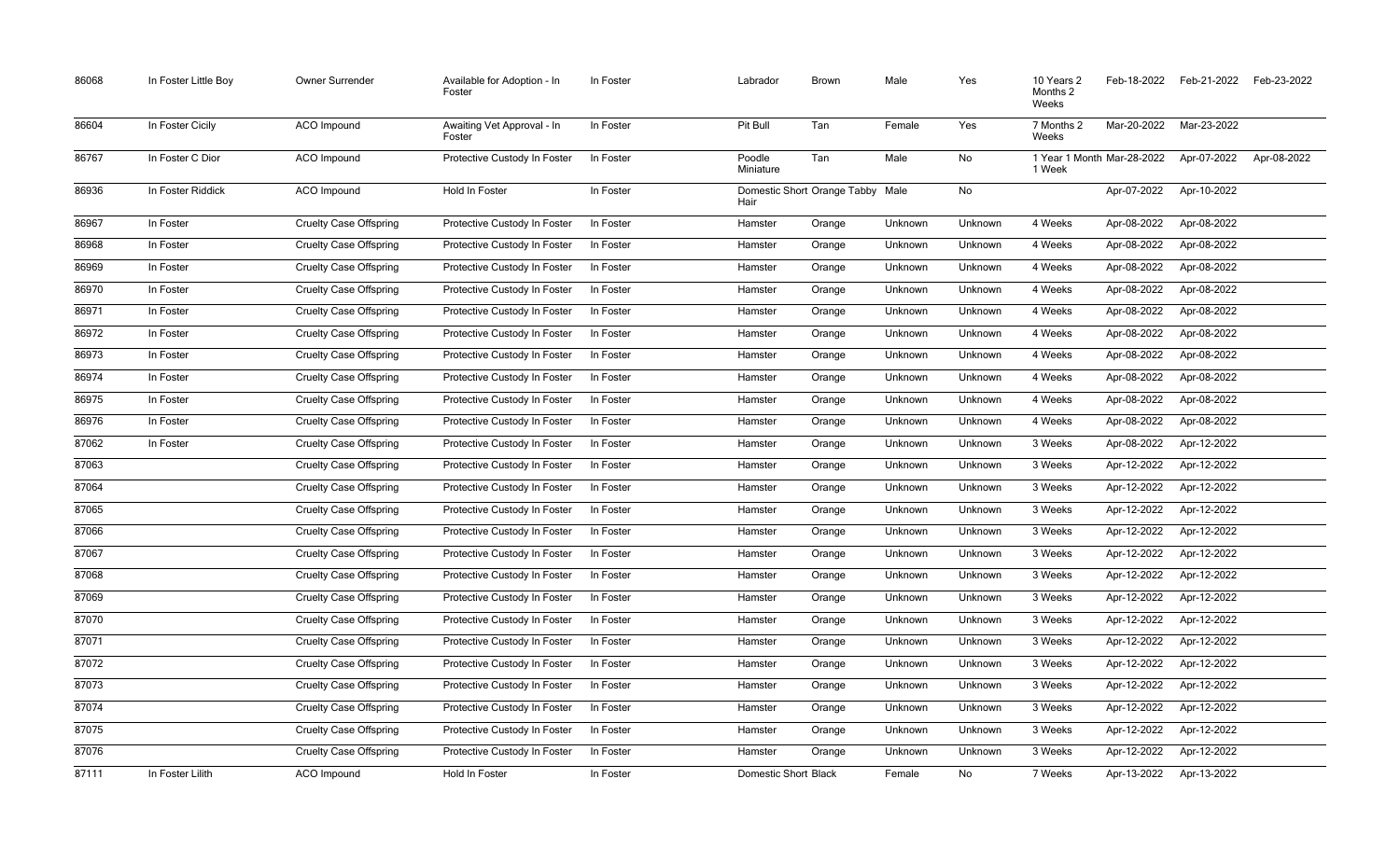|       |                          |                    |                                       |                | Hair                                |        |         |         |             |             |
|-------|--------------------------|--------------------|---------------------------------------|----------------|-------------------------------------|--------|---------|---------|-------------|-------------|
| 87219 | In Foster                | <b>ACO</b> Impound | Hold In Foster                        | In Foster      | <b>Domestic Short Black</b><br>Hair | Male   | No      | 7 Weeks | Apr-19-2022 | Apr-19-2022 |
| 87220 | In Foster Cookie         | ACO Impound        | Hold In Foster                        | In Foster      | <b>Domestic Short Black</b><br>Hair | Female | No      | 7 Weeks | Apr-19-2022 | Apr-19-2022 |
| 87221 | In Foster Oreo           | ACO Impound        | Hold In Foster                        | In Foster      | <b>Domestic Short Black</b><br>Hair | Female | No      | 7 Weeks | Apr-19-2022 | Apr-19-2022 |
| 87222 | In Foster                | <b>ACO</b> Impound | Hold In Foster                        | In Foster      | <b>Domestic Short Black</b><br>Hair | Male   | No      | 7 Weeks | Apr-19-2022 | Apr-19-2022 |
| 87223 | In Foster Belle          | ACO Impound        | Hold In Foster                        | In Foster      | Domestic Short Grey Tabby<br>Hair   | Female | No      | 7 Weeks | Apr-19-2022 | Apr-19-2022 |
| 87290 | Sf-8 Tinker              | ACO Impound        | In Foster                             | In Foster / 8  | Domestic Short Brown Tabby<br>Hair  | Female | Unknown | 4 Weeks | Apr-22-2022 | Apr-25-2022 |
| 87380 | Sf-8 Baby Ruth           | ACO Impound        | Available for Adoption - In<br>Foster | In Foster / 8  | <b>Domestic Short Black</b><br>Hair | Female | Unknown | 6 Weeks | Apr-27-2022 | Apr-27-2022 |
| 87381 | Sf-8 Sweet Tart          | ACO Impound        | Hold In Foster                        | In Foster      | Domestic Short Grey Tabby<br>Hair   | Female | Unknown | 6 Weeks | Apr-27-2022 | Apr-27-2022 |
| 87382 | Sf-30 Kit Kat            | ACO Impound        | Hold In Foster                        | In Foster / 30 | Domestic Short Grey Tabby<br>Hair   | Female | Unknown | 6 Weeks | Apr-27-2022 | Apr-27-2022 |
| 87383 | Sf-30 Mr. Goodbar        | ACO Impound        | Hold In Foster                        | In Foster / 30 | <b>Domestic Short Grey</b><br>Hair  | Male   | Unknown | 6 Weeks | Apr-27-2022 | Apr-27-2022 |
| 87384 | Sf-28 Skittles           | ACO Impound        | Hold In Foster                        | In Foster / 28 | <b>Domestic Short Grey</b><br>Hair  | Female | Unknown | 6 Weeks | Apr-27-2022 | Apr-27-2022 |
| 87385 | Sf-28 Rolo               | ACO Impound        | Hold In Foster                        | In Foster / 28 | <b>Domestic Short Black</b><br>Hair | Male   | Unknown | 6 Weeks | Apr-27-2022 | Apr-27-2022 |
| 87389 | Sf-10 Peppermint Patty   | <b>ACO</b> Impound | Hold In Foster                        | In Foster / 10 | <b>Domestic Short Black</b><br>Hair | Female | Unknown | 6 Weeks | Apr-27-2022 | Apr-30-2022 |
| 87419 | In Foster Zara           | ACO Impound        | Protective Custody In Foster          | In Foster      | American Pit<br>Black<br>Bull       | Female | Unknown | 4 Weeks | Apr-28-2022 | Apr-28-2022 |
| 87420 | In Foster Owen Grady     | ACO Impound        | Protective Custody In Foster          | In Foster      | White<br>American Pit<br>Bull       | Male   | Unknown | 4 Weeks | Apr-28-2022 | Apr-28-2022 |
| 87421 | In Foster Claire Dearing | ACO Impound        | Protective Custody In Foster          | In Foster      | American Pit<br>Brown<br>Bull       | Female | Unknown | 4 Weeks | Apr-28-2022 | Apr-28-2022 |
| 87422 | In Foster Allan Grant    | ACO Impound        | Protective Custody In Foster          | In Foster      | American Pit<br>White<br>Bull       | Male   | Unknown | 4 Weeks | Apr-28-2022 | Apr-28-2022 |
| 87423 |                          | ACO Impound        | Protective Custody In Foster          | In Foster      | White<br>American Pit<br>Bull       | Male   | Unknown | 4 Weeks | Apr-28-2022 | Apr-28-2022 |
| 87424 | In Foster Ellie Sattler  | ACO Impound        | Protective Custody In Foster          | In Foster      | American Pit<br>White<br>Bull       | Female | Unknown | 4 Weeks | Apr-28-2022 | Apr-28-2022 |

**Gwinnett County Animal Welfare and Enforcement Neglect Canine**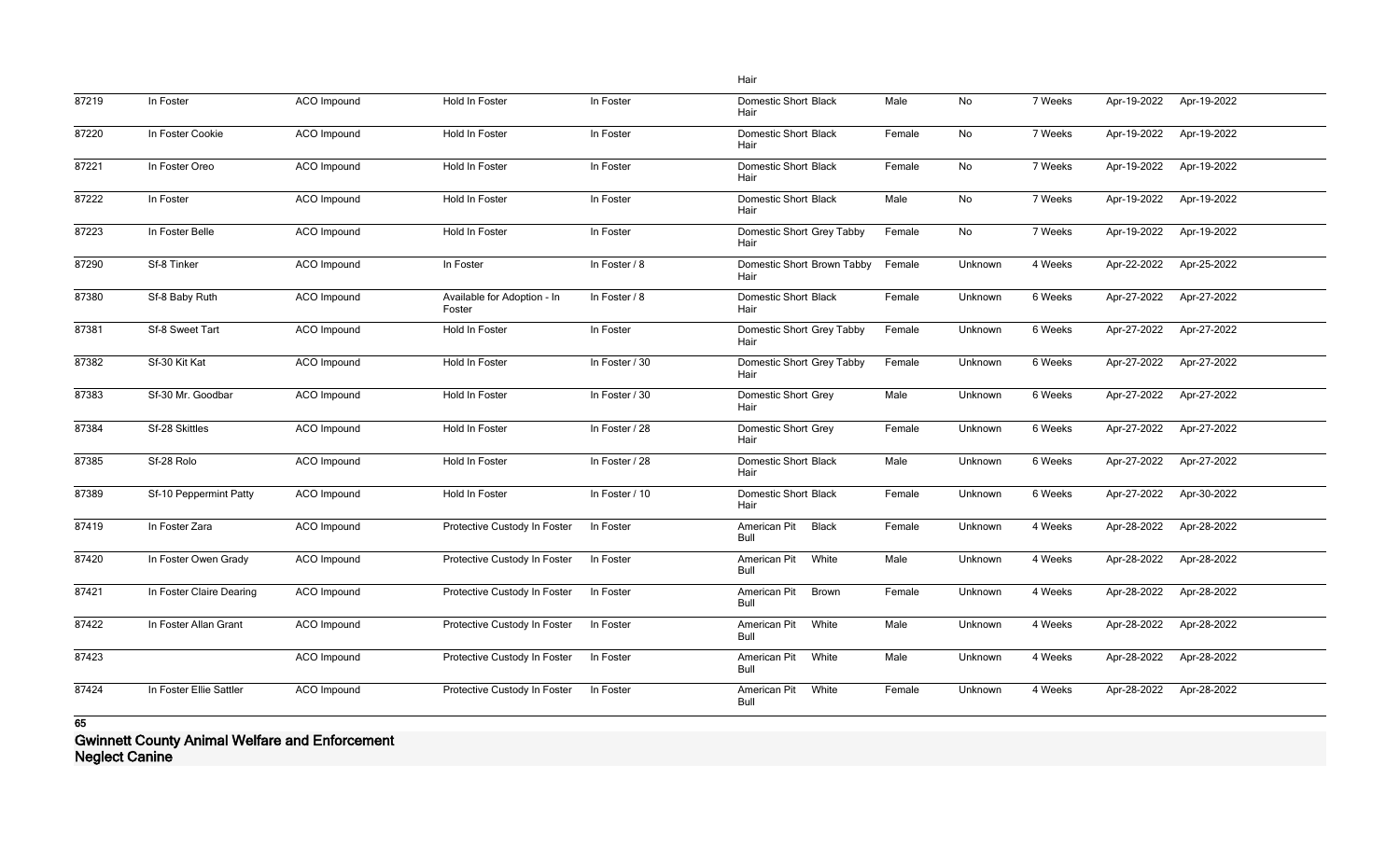| <b>AnimalId</b> | <b>Animal Name</b>    | Source                     | <b>Status</b>           | Shelter Loc. / Kennel  | <b>Primary Breed Color</b> |                      | <b>Sex</b> | Spay / Neuter Age |                     | Date In     |                         | <b>Available For</b><br>Due Date Out Adoption Date |
|-----------------|-----------------------|----------------------------|-------------------------|------------------------|----------------------------|----------------------|------------|-------------------|---------------------|-------------|-------------------------|----------------------------------------------------|
| 85508           | Nd06                  | ACO Impound                | Protective Custody/Hold | Neglect Canine / Nd-06 | Pit Bull                   | <b>Brindle</b>       | Male       | No.               | 6 Months 1<br>Week  | Jan-15-2022 | Feb-04-2022             | Feb-04-2022                                        |
| 85674           | Nd-03 Jace            | Humane Officer Surrendered | Protective Custody/Hold | Neglect Canine / Nd-03 | Labrador                   | <b>Black</b>         | Male       | Yes               | 2 Years 3<br>Months | Jan-28-2022 | Feb-07-2022             |                                                    |
| 85688           | Nd <sub>5</sub>       | ACO Impound                | Protective Custody/Hold | Neglect Canine / Nd-05 | Pit Bull                   | Brown Brindle Male   |            | Unknown           | 6 Months            | Jan-29-2022 | Jan-29-2022             |                                                    |
| 85693           | Nd-4c Lucky           | ACO Impound                | Protective Custody/Hold | Neglect Canine / Nd-04 | Pit Bull                   | <b>Black Brindle</b> | Male       | No                | 8 Years 3<br>Months | Jan-30-2022 | Jan-30-2022             |                                                    |
| 87275           | ND <sub>02</sub> Lady | Humane Officer Surrendered | Protective Custody/Hold | Neglect Canine / 2     | Cane Corso                 | <b>Black</b>         | Female     | Unknown           | 5 Months 2<br>Weeks |             | May-03-2022 May-18-2022 |                                                    |

#### **Gwinnett County Animal Welfare and Enforcement Neglect Canine Annex**

| Animalld | <b>Animal Name</b> | Source                            | <b>Status</b>                            | Shelter Loc. / Kennel                             | <b>Primary Breed Color</b> |              | Sex    | Spay / Neuter Age |                                        | Date In                 | Due Date Out | <b>Available For</b><br><b>Adoption Date</b> |
|----------|--------------------|-----------------------------------|------------------------------------------|---------------------------------------------------|----------------------------|--------------|--------|-------------------|----------------------------------------|-------------------------|--------------|----------------------------------------------|
| 80314    | Nd10 Amber         | ACO Impound                       | Protective Custody/Hold                  | Neglect Canine Annex / Nd-10                      | American Pit<br>Bull       | Black        | Female | Yes               | 2 Years 11<br>Months                   | Mar-03-2022             | Mar-13-2022  | Mar-14-2022                                  |
| 85507    | <b>Nd11</b>        | ACO Impound                       | Protective Custody/Hold                  | Neglect Canine Annex / Nd-11 Labrador             |                            | <b>Black</b> | Female | No                | 6 Months<br>Week                       | Jan-15-2022             | Feb-04-2022  | Feb-04-2022                                  |
| 86401    | Nd09c Lucy         | ACO Impound                       | Protective Custody/Hold                  | Neglect Canine Annex / Nd-09 Labrador             |                            | White        | Female | Unknown           | 4 Years 1<br>Month 3 Weeks<br>(approx) | Mar-08-2022             | Apr-05-2022  |                                              |
| 87293    | Nd 1 Luna          | Humane Officer Surrendered        | Awaiting Behavioral<br>Assessment        | Neglect Canine Annex / Nd-01 Siberian Husky White |                            |              | Female | No                |                                        | Year 1 Week Apr-22-2022 | May-02-2022  | May-03-2022                                  |
| 87294    | Nd-7 Coco          | <b>Humane Officer Surrendered</b> | <b>Awaiting Behavioral</b><br>Assessment | Neglect Canine Annex / Nd-07 Terrier              |                            | <b>Brown</b> | Male   | No                | 2 Years<br>Week                        | Apr-22-2022             | May-04-2022  |                                              |

**5**

#### **Gwinnett County Animal Welfare and Enforcement Neglect Feline/ Maternity**

| Animalld | <b>Animal Name</b> | Source                 | <b>Status</b>                                           | Shelter Loc. / Kennel                | <b>Primary Breed Color</b>              | Sex     | Spay / Neuter Age |                     | Date In     | Due Date Out | <b>Available For</b><br><b>Adoption Date</b> |
|----------|--------------------|------------------------|---------------------------------------------------------|--------------------------------------|-----------------------------------------|---------|-------------------|---------------------|-------------|--------------|----------------------------------------------|
| 87443    | <b>Nf-29</b>       | ACO Impound            | <b>Under Vet Care</b>                                   | Neglect Feline/ Maternity / 29       | <b>Domestic Short Black</b><br>Hair     | Female  | No                | 5 Years<br>(approx) | Apr-28-2022 | Apr-29-2022  |                                              |
| 87496    | Nf 46 Gladys       | ACO Impound            | Awaiting Vet Exam / Health<br>Check                     | Neglect Feline/ Maternity / 46       | Domestic Short Torbie<br>Hair           | Female  | Unknown           | Senior              | Apr-30-2022 | May-04-2022  |                                              |
| 87518    | Nf-28 Phish Food   | ACO Impound            | Awaiting Vet Exam / Health<br>Check                     | Neglect Feline/ Maternity / 28       | <b>Black</b><br>Domestic<br>Medium Hair | Female  | No                | 7 Weeks             | May-02-2022 | May-02-2022  |                                              |
| 87596    | Nf-9 Not Sam       | <b>Owner Surrender</b> | <b>Available For Adoption</b>                           | Neglect Feline/ Maternity / 9        | Domestic Short Calico<br>Hair           | Female  | yes               | 7 Months            | May-04-2022 | May-04-2022  |                                              |
| 87597    | Nf-11 Sam          | <b>Owner Surrender</b> | Available for Adoption -<br><b>Awaiting Spay/Neuter</b> | Neglect Feline/ Maternity / 1        | <b>Domestic Short White</b><br>Hair     | Male    | No                | 7 Months            | May-04-2022 | May-04-2022  |                                              |
| 87600    | $Nf-1$             | <b>ACO</b> Impound     | Available for Adoption -<br><b>Awaiting Spay/Neuter</b> | <b>Neglect Feline/ Maternity / 1</b> | Domestic Short Grey<br>Hair             | Unknown | <b>No</b>         | 4 Months            | May-04-2022 | May-04-2022  |                                              |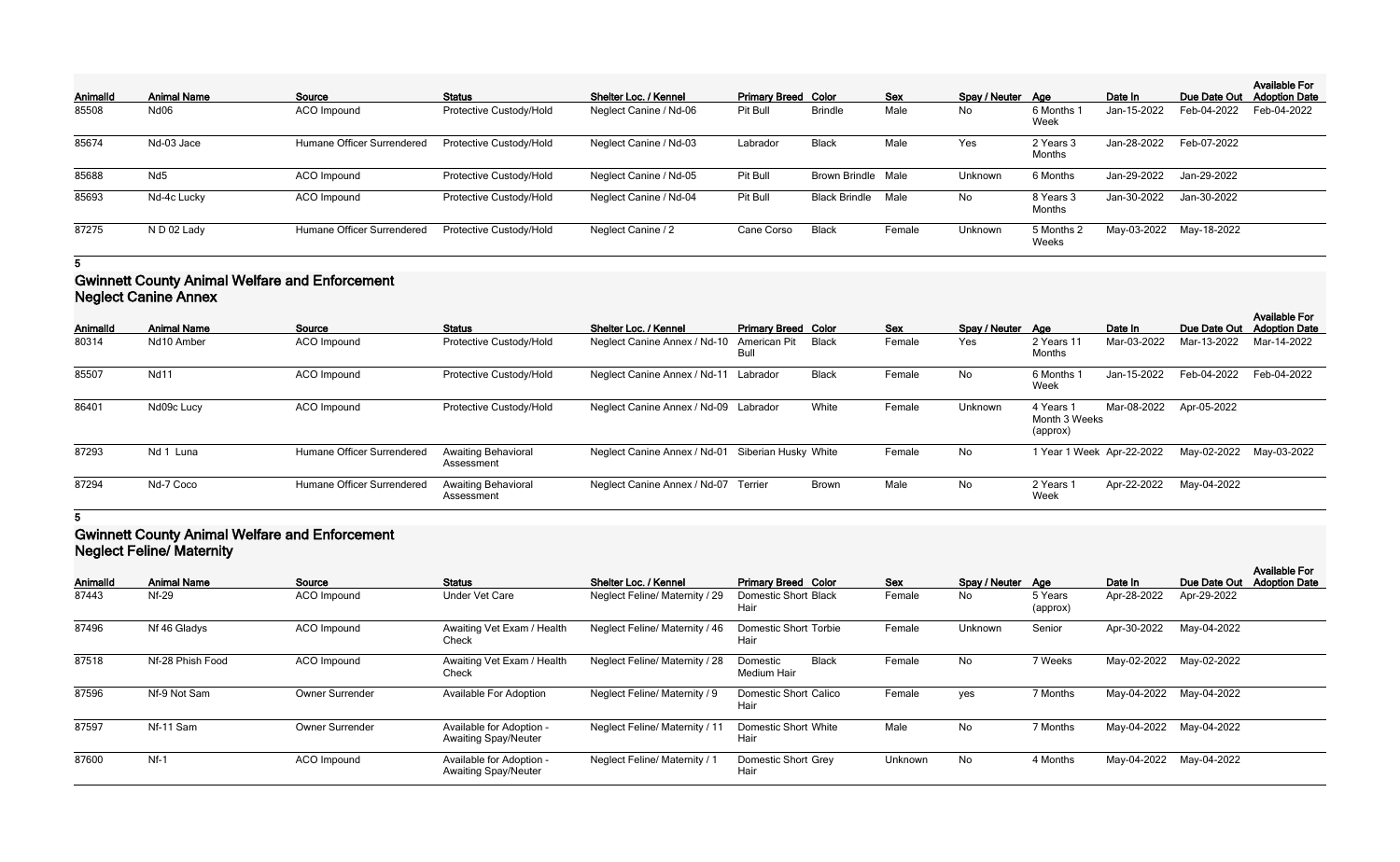| 87601 | $Nf-2$ | ACO Impound | Available for Adoption -<br><b>Awaiting Spay/Neuter</b> | Neglect Feline/ Maternity / 2 | Domestic Short Grey<br>Hair   | Unknown | No        | 4 Months | May-04-2022 May-04-2022 |  |
|-------|--------|-------------|---------------------------------------------------------|-------------------------------|-------------------------------|---------|-----------|----------|-------------------------|--|
| 87602 | $Nf-3$ | ACO Impound | Available for Adoption -<br><b>Awaiting Spay/Neuter</b> | Neglect Feline/ Maternity / 3 | Domestic Short Black<br>Hair  | Unknown | No        | 4 Months | May-04-2022 May-04-2022 |  |
| 87603 | $Nf-4$ | ACO Impound | Available for Adoption -<br><b>Awaiting Spay/Neuter</b> | Neglect Feline/ Maternity / 4 | Domestic Short Torbie<br>Hair | Female  | <b>No</b> | 4 Months | May-04-2022 May-04-2022 |  |

#### **Gwinnett County Animal Welfare and Enforcement Puppy Triage**

| Animalld | <b>Animal Name</b> | Source             | <b>Status</b>                       | Shelter Loc. / Kennel | <b>Primary Breed Color</b>                 | <b>Sex</b> | Spay / Neuter Age |                   | Date In     | Due Date Out            | <b>Available For</b><br><b>Adoption Date</b> |
|----------|--------------------|--------------------|-------------------------------------|-----------------------|--------------------------------------------|------------|-------------------|-------------------|-------------|-------------------------|----------------------------------------------|
| 87269    | Pt-2 Smartie       | ACO Impound        | Awaiting Vet Exam / Health<br>Check | Puppy Triage / 2      | <b>Domestic Short Black</b><br>Hair        | Male       | <b>No</b>         | 5 Weeks           | Apr-21-2022 | Apr-21-2022             |                                              |
| 87270    | Pt-2 Spree         | ACO Impound        | Awaiting Vet Exam / Health<br>Check | Puppy Triage / 2      | <b>Domestic Short Tabby</b><br>Hair        | Male       | No                | 5 Weeks           | Apr-21-2022 | Apr-21-2022             |                                              |
| 87271    | Pt-2 Twizzler      | <b>ACO</b> Impound | Awaiting Vet Exam / Health<br>Check | Puppy Triage / 2      | Domestic Short Grey Tabby<br>Hair          | Male       | No                | 5 Weeks           | Apr-21-2022 | Apr-21-2022             |                                              |
| 87394    | Pt-1 Mom           | <b>ACO</b> Impound | Awaiting Vet Exam / Health<br>Check | Puppy Triage / 1      | Domestic Short Grey Tabby<br>Hair          | Female     | No                | 2 Years 1<br>Week | Apr-27-2022 | Apr-30-2022             |                                              |
| 87395    | Pt-1 First Kitten  | ACO Impound        | Awaiting Vet Exam / Health<br>Check | Puppy Triage / 1      | <b>Domestic Short Black</b><br>Hair        | Female     | <b>No</b>         | 2 Weeks           | Apr-27-2022 | Apr-27-2022             |                                              |
| 87413    | $Pt-1$             | <b>ACO</b> Impound | Awaiting Vet Exam / Health<br>Check | Puppy Triage / 1      | <b>Domestic Short Grey</b><br>Hair         | Unknown    | Unknown           | Baby              | Apr-28-2022 | May-01-2022             |                                              |
| 87414    | $Pt-1$             | ACO Impound        | Awaiting Vet Exam / Health<br>Check | Puppy Triage / 1      | <b>Domestic Short Grey</b><br>Hair         | Unknown    | Unknown           | Baby              | Apr-28-2022 | Apr-30-2022             |                                              |
| 87415    | $Pt-1$             | <b>ACO</b> Impound | Awaiting Vet Exam / Health<br>Check | Puppy Triage / 1      | <b>Domestic Short Grey</b><br>Hair         | Unknown    | Unknown           | Baby              | Apr-28-2022 | Apr-30-2022             |                                              |
| 87556    | Pt-3 Mom D         | <b>ACO</b> Impound | Awaiting Vet Exam / Health<br>Check | Puppy Triage / 3      | <b>Domestic Short Calico</b><br>Hair       | Female     | No                | 1 Year            |             | May-03-2022 May-06-2022 |                                              |
| 87557    | Pt-3 Kitten 1      | <b>ACO</b> Impound | Awaiting Vet Exam / Health<br>Check | Puppy Triage / 3      | Domestic Short Grey Tabby<br>Hair          | Female     | Unknown           | Adult             | May-03-2022 | May-03-2022             |                                              |
| 87558    | Pt-3 Kitten 2      | <b>ACO</b> Impound | Awaiting Vet Exam / Health<br>Check | Puppy Triage / 3      | Domestic Short Grey Tabby<br>Hair          | Female     | Unknown           | Adult             | May-03-2022 | May-03-2022             |                                              |
| 87559    | Pt-3 Kitten 3      | ACO Impound        | Awaiting Vet Exam / Health<br>Check | Puppy Triage / 3      | Domestic Short Orange Tabby Female<br>Hair |            | Unknown           | Adult             |             | May-03-2022 May-03-2022 |                                              |
| 87560    | Pt-3 Kitten 4      | ACO Impound        | Awaiting Vet Exam / Health<br>Check | Puppy Triage / 3      | <b>Domestic Short Calico</b><br>Hair       | Female     | Unknown           | Adult             | May-03-2022 | May-03-2022             |                                              |
| 87561    | Pt-3 Kitten 5      | <b>ACO</b> Impound | Awaiting Vet Exam / Health<br>Check | Puppy Triage / 3      | Domestic Short Grey Tabby<br>Hair          | Female     | Unknown           | Adult             |             | May-03-2022 May-03-2022 |                                              |

**14**

**Gwinnett County Animal Welfare and Enforcement Sick Canine**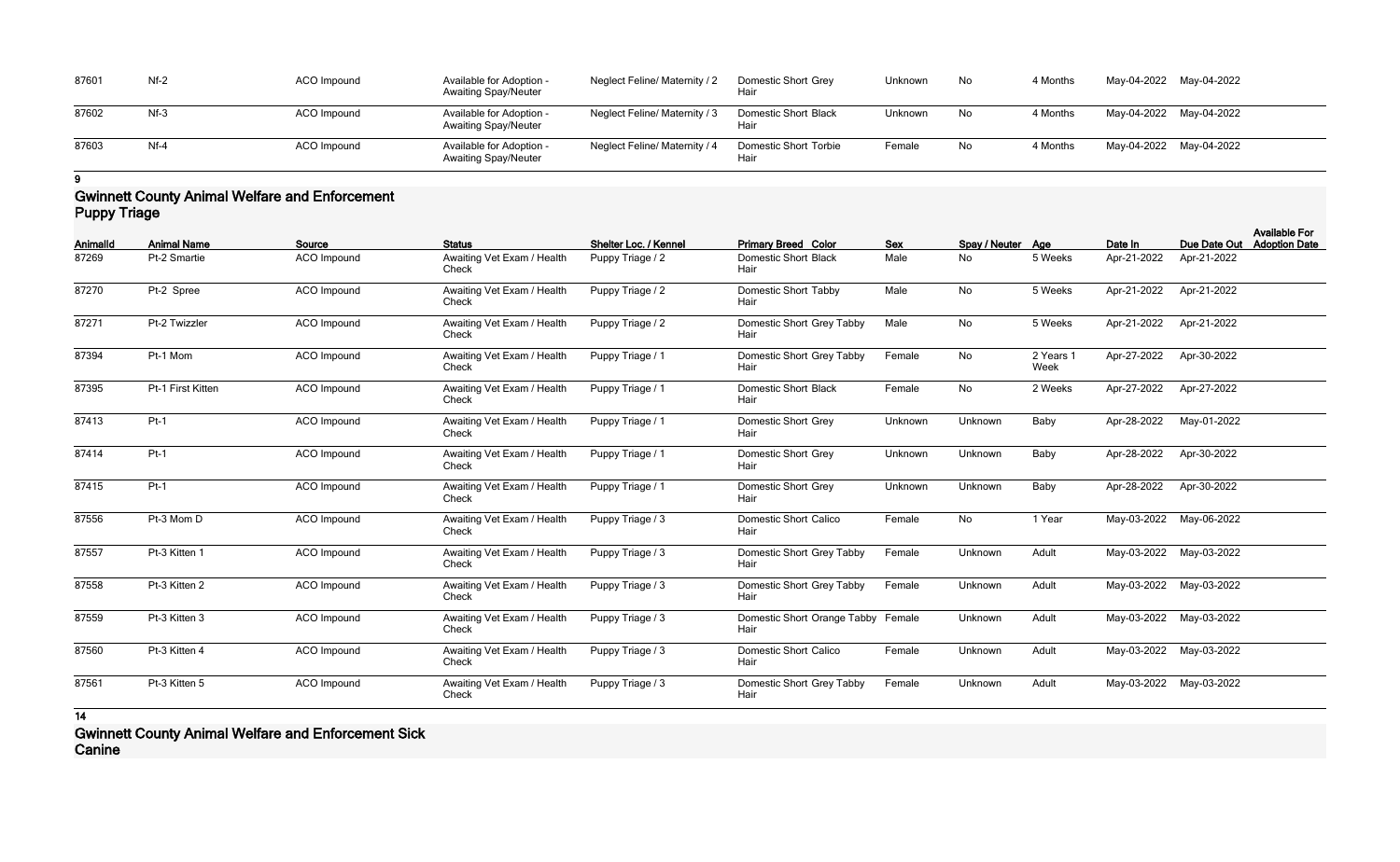| Animalld | <b>Animal Name</b>  | Source          | <b>Status</b>                               | Shelter Loc. / Kennel | <b>Primary Breed Color</b> |                | <b>Sex</b> | Spay / Neuter Age |                               | Date In     | Due Date Out | <b>Available For</b><br><b>Adoption Date</b> |
|----------|---------------------|-----------------|---------------------------------------------|-----------------------|----------------------------|----------------|------------|-------------------|-------------------------------|-------------|--------------|----------------------------------------------|
| 86537    | Sd-1c Taz           | ACO Impound     | Available For Adoption                      | Sick Canine / 1       | Pit Bull                   | <b>Brown</b>   | Male       | Yes               | 11 Months 2<br>Weeks          | Mar-16-2022 | Apr-09-2022  |                                              |
| 87007    | Sd7c Croissant Hw++ | ACO Impound     | <b>Available For Adoption</b>               | Sick Canine / 7       | Terrier                    | <b>Black</b>   | Female     | Yes               | 2 Years 3<br>Weeks            | Apr-08-2022 | Apr-11-2022  | Apr-29-2022                                  |
| 87246    | Sd-2 Yasu Cujo      | Owner Surrender | Available For Adoption - No<br>Web Presence | Sick Canine / 2       | Pug                        | <b>Brown</b>   | Male       | Yes               | 1 Year 6<br>Months 2<br>Weeks | Apr-20-2022 | May-02-2022  | May-03-2022                                  |
| 87247    | Sd-2 Dexter         | Owner Surrender | Available For Adoption - No<br>Web Presence | Sick Canine / 2       | Chihuahua                  | <b>Brown</b>   | Male       | Yes               | 1 Year 6<br>Months 2<br>Weeks | Apr-20-2022 | May-02-2022  | May-03-2022                                  |
| 87329    | Sd-08d Max          | ACO Impound     | <b>Awaiting Behavioral</b><br>Assessment    | Sick Canine / 8       | Pit Bull                   | <b>Brindle</b> | Male       | Yes               | 2 Years                       | Apr-26-2022 | May-06-2022  | May-06-2022                                  |
| 87555    | Sd-06               | ACO Impound     | <b>Awaiting Triage</b>                      | Sick Canine / 6       | Labrador                   | <b>Black</b>   | Female     | Unknown           |                               | May-03-2022 | May-06-2022  |                                              |
| 87564    | Sd 3c               | ACO Impound     | <b>Awaiting Triage</b>                      | Sick Canine / 3       | Pit Bull                   | Grey           | Male       | No                | 5 Years                       | May-03-2022 | May-06-2022  |                                              |
| 87567    | $Sd-05$             | ACO Impound     | <b>Awaiting Triage</b>                      | Sick Canine / 5       | Pit Bull                   | <b>Brown</b>   | Male       | Unknown           | 2 Years                       | May-03-2022 | May-06-2022  |                                              |
| 87570    | SD09CKing           | ACO Impound     | Protective Custody/Hold                     | Sick Canine / 9       | Pit Bull                   | Tan            | Male       | Unknown           | 4 Years<br>(approx)           | May-03-2022 | May-03-2022  |                                              |
| 87594    | Sd-04 C             | ACO Impound     | <b>Awaiting Triage</b>                      | Sick Canine / 4       | Belgian<br>Malinois        | <b>Brown</b>   | Male       | Unknown           | 2 Years                       | May-04-2022 | May-07-2022  |                                              |

#### **Gwinnett County Animal Welfare and Enforcement Sick Canine Annex**

| Animalld | <b>Animal Name</b> | Source                 | <b>Status</b>                            | Shelter Loc. / Kennel  | <b>Primary Breed Color</b> |                           | Sex    | Spay / Neuter Age |                                            | Date In     | Due Date Out            | <b>Available For</b><br><b>Adoption Date</b> |
|----------|--------------------|------------------------|------------------------------------------|------------------------|----------------------------|---------------------------|--------|-------------------|--------------------------------------------|-------------|-------------------------|----------------------------------------------|
| 78647    | Sd-12c Hamlet      | <b>Owner Surrender</b> | <b>Awaiting Triage</b>                   | Sick Canine Annex / 12 | Shepherd                   | Tan                       | Male   | Yes               | 6 Years 2<br>Months 3<br>Weeks<br>(approx) | May-03-2022 | May-03-2022             |                                              |
| 87077    | Sd-14d Forrest     | ACO Impound            | <b>Awaiting Behavioral</b><br>Assessment | Sick Canine Annex / 14 | Jindo                      | White                     | Male   | No                | 12 Years 3<br>Weeks                        | Apr-12-2022 | Apr-15-2022             | Apr-16-2022                                  |
| 87327    | Sd15c Tofu         | ACO Impound            | <b>Awaiting Transfer</b>                 | Sick Canine Annex / 15 | Dogo Argentino White       |                           | Male   | No                | 5 Years 1<br>Week (approx)                 | Apr-25-2022 | May-05-2022             |                                              |
| 87552    | Sd-18              | ACO Impound            | <b>Awaiting Triage</b>                   | Sick Canine Annex / 18 | Pit Bull                   | White                     | Male   | Unknown           | 3 Years                                    | May-03-2022 | May-06-2022             |                                              |
| 87562    | Sd-10              | ACO Impound            | <b>Awaiting Triage</b>                   | Sick Canine Annex / 10 | Pit Bull                   | <b>Brown Brindle Male</b> |        | yes               |                                            | May-03-2022 | May-06-2022             |                                              |
| 87563    | Sd-11              | ACO Impound            | <b>Awaiting Triage</b>                   | Sick Canine Annex / 11 | Pit Bull                   | <b>Brown Brindle</b>      | Female | Unknown           |                                            | May-03-2022 | May-06-2022             |                                              |
| 87565    | Sd 16              | ACO Impound            | <b>Awaiting Triage</b>                   | Sick Canine Annex / 16 | Pit Bull                   | <b>Brindle</b>            | Male   | No                | 5 Years                                    | May-03-2022 | May-06-2022             |                                              |
| 87590    | Sd13 Cina          | ACO Impound            | <b>Awaiting Triage</b>                   | Sick Canine Annex / 13 | Belgian<br>Malinois        | Tan                       | Female | Unknown           | 7 Years                                    | May-04-2022 | May-14-2022             |                                              |
| 87595    | Sd-17              | ACO Impound            | <b>Awaiting Triage</b>                   | Sick Canine Annex / 17 | Pit Bull                   | Red                       | Male   | Unknown           | 1 Year                                     |             | May-04-2022 May-14-2022 |                                              |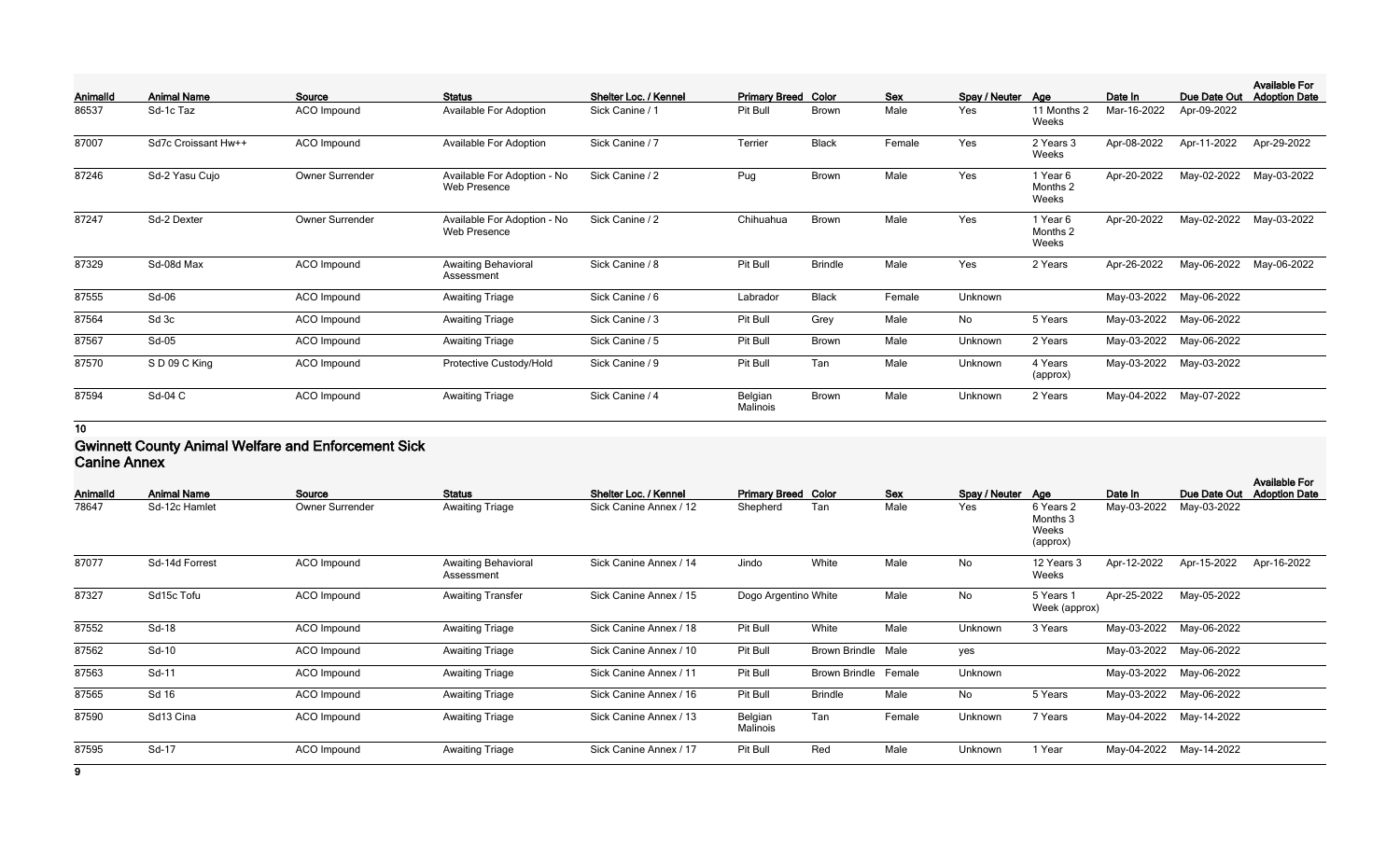### **Gwinnett County Animal Welfare and Enforcement Sick Feline**

| <b>AnimalId</b> | <b>Animal Name</b>   | Source             | <b>Status</b>                                           | Shelter Loc. / Kennel | <b>Primary Breed Color</b>                   | <b>Sex</b>   | Spay / Neuter Age |         | Date In                 |                                     | <b>Available For</b><br>Due Date Out Adoption Date |
|-----------------|----------------------|--------------------|---------------------------------------------------------|-----------------------|----------------------------------------------|--------------|-------------------|---------|-------------------------|-------------------------------------|----------------------------------------------------|
| 87386           | Sf-6 Gummie Bear     | ACO Impound        | Awaiting Vet Exam / Health<br>Check                     | Sick Feline / 6       | <b>Domestic Short Grey</b><br>Hair           | Female       | Unknown           | 6 Weeks | Apr-27-2022             | Apr-27-2022                         |                                                    |
| 87387           | Sf-6 Twix            | ACO Impound        | Awaiting Vet Exam / Health<br>Check                     | Sick Feline / 6       | Domestic Short Grey Tabby<br>Hair            | Male         | Unknown           | 6 Weeks | Apr-27-2022             | Apr-27-2022                         |                                                    |
| 87440           | Sf-44 Razzles        | ACO Impound        | Awaiting Vet Exam / Health<br>Check                     | Sick Feline / 44      | <b>Domestic Short Grey</b><br>Hair           | Female       | No                | 8 Weeks | Apr-28-2022             | Apr-28-2022                         |                                                    |
| 87457           | <b>Sf 12</b>         | ACO Impound        | Awaiting Vet Exam / Health<br>Check                     | Sick Feline / 12      | <b>Domestic Short Black</b><br>Hair          | Female       | No                | 4 Weeks | Apr-29-2022             | May-02-2022                         |                                                    |
| 87466           | <b>Sf 26</b>         | Owner Surrender    | Awaiting Vet Exam / Health<br>Check                     | Sick Feline / 26      | Domestic Short Tabby<br>Hair                 | Male         | No                | 4 Weeks |                         | May-03-2022 May-03-2022             |                                                    |
| 87488           | Sf-46 Sugar Baby     | <b>ACO</b> Impound | Awaiting Vet Exam / Health<br>Check                     | Sick Feline / 46      | Domestic Short Brown Tabby<br>Hair           | Female       | No                | 6 Weeks | Apr-30-2022             | Apr-30-2022                         |                                                    |
| 87529           | Sf-8 Chocolate Chip  | ACO Impound        | Awaiting Vet Exam / Health<br>Check                     | Sick Feline / 8       | Domestic Short Brown Tabby<br>Hair           | Male         | No                | 7 Weeks |                         | May-02-2022 May-02-2022             |                                                    |
| 87530           | Sf-8 Cookies N Cream | ACO Impound        | Awaiting Vet Exam / Health<br>Check                     | Sick Feline / 8       | Domestic Short Brown Tabby<br>Hair           | Female       | No                | 7 Weeks |                         | May-02-2022 May-02-2022             |                                                    |
| 87531           | Sf-8 Karamel Sutra   | ACO Impound        | Awaiting Vet Exam / Health<br>Check                     | Sick Feline / 8       | Domestic Short Grey Tabby<br>Hair            | Female<br>No |                   | 7 Weeks |                         | May-02-2022 May-02-2022             |                                                    |
| 87532           | Sf-8 Cannoli         | ACO Impound        | Awaiting Vet Exam / Health<br>Check                     | Sick Feline / 8       | <b>Domestic Short White</b><br>Hair          | Male         | No                | 7 Weeks |                         | May-02-2022 May-02-2022             |                                                    |
| 87536           | <b>Sf-30</b>         | ACO Impound        | Awaiting Vet Exam / Health<br>Check                     | Sick Feline / 30      | <b>Domestic Short Black</b><br>Hair          | Female       | No                | 5 Weeks |                         | May-02-2022 May-05-2022             |                                                    |
| 87537           | <b>Sf-30</b>         | ACO Impound        | Awaiting Vet Exam / Health<br>Check                     | Sick Feline / 30      | <b>Domestic Short Black</b><br>Hair          | Male         | No                | 5 Weeks |                         | May-02-2022 May-05-2022             |                                                    |
| 87538           | <b>Sf-30</b>         | ACO Impound        | Awaiting Vet Exam / Health<br>Check                     | Sick Feline / 30      | <b>Domestic Short Black</b><br>Hair          | Male         | No                | 5 Weeks |                         | May-02-2022 May-02-2022             |                                                    |
| 87539           | $Sf-30$              | ACO Impound        | Awaiting Vet Exam / Health<br>Check                     | Sick Feline / 30      | Domestic Short Grey<br>Hair                  | Female       | No                | 5 Weeks |                         | May-02-2022 May-05-2022             |                                                    |
| 87587           | <b>Sf-48</b>         | ACO Impound        | Available for Adoption -<br><b>Awaiting Spay/Neuter</b> | Sick Feline / 48      | Domestic Short Black<br>Hair                 | Male         | No                | 8 Weeks |                         | May-04-2022 May-04-2022 May-06-2022 |                                                    |
| 87588           | <b>Sf-48</b>         | ACO Impound        | Available for Adoption -<br><b>Awaiting Spay/Neuter</b> | Sick Feline / 48      | Orange Tabby Male<br>Domestic<br>Medium Hair |              | No                | 8 Weeks |                         | May-04-2022 May-04-2022             |                                                    |
| 87589           | <b>Sf-48</b>         | ACO Impound        | Available for Adoption -<br><b>Awaiting Spay/Neuter</b> | Sick Feline / 48      | Domestic Short Tortoiseshell<br>Hair         | Female       | No                | 8 Weeks |                         | May-04-2022 May-04-2022             | May-06-2022                                        |
| 87591           | Sf-10 Jourdan        | ACO Impound        | Awaiting Vet Exam / Health<br>Check                     | Sick Feline / 10      | Domestic Short Brown Tabby<br>Hair           | Male         | Unknown           |         |                         | May-04-2022 May-07-2022             |                                                    |
| 87592           | Sf-10 Kendall        | ACO Impound        | Awaiting Vet Exam / Health<br>Check                     | Sick Feline / 10      | Domestic Short Brown Tabby<br>Hair           | Unknown      | Unknown           |         | May-04-2022 Apr-29-2022 |                                     |                                                    |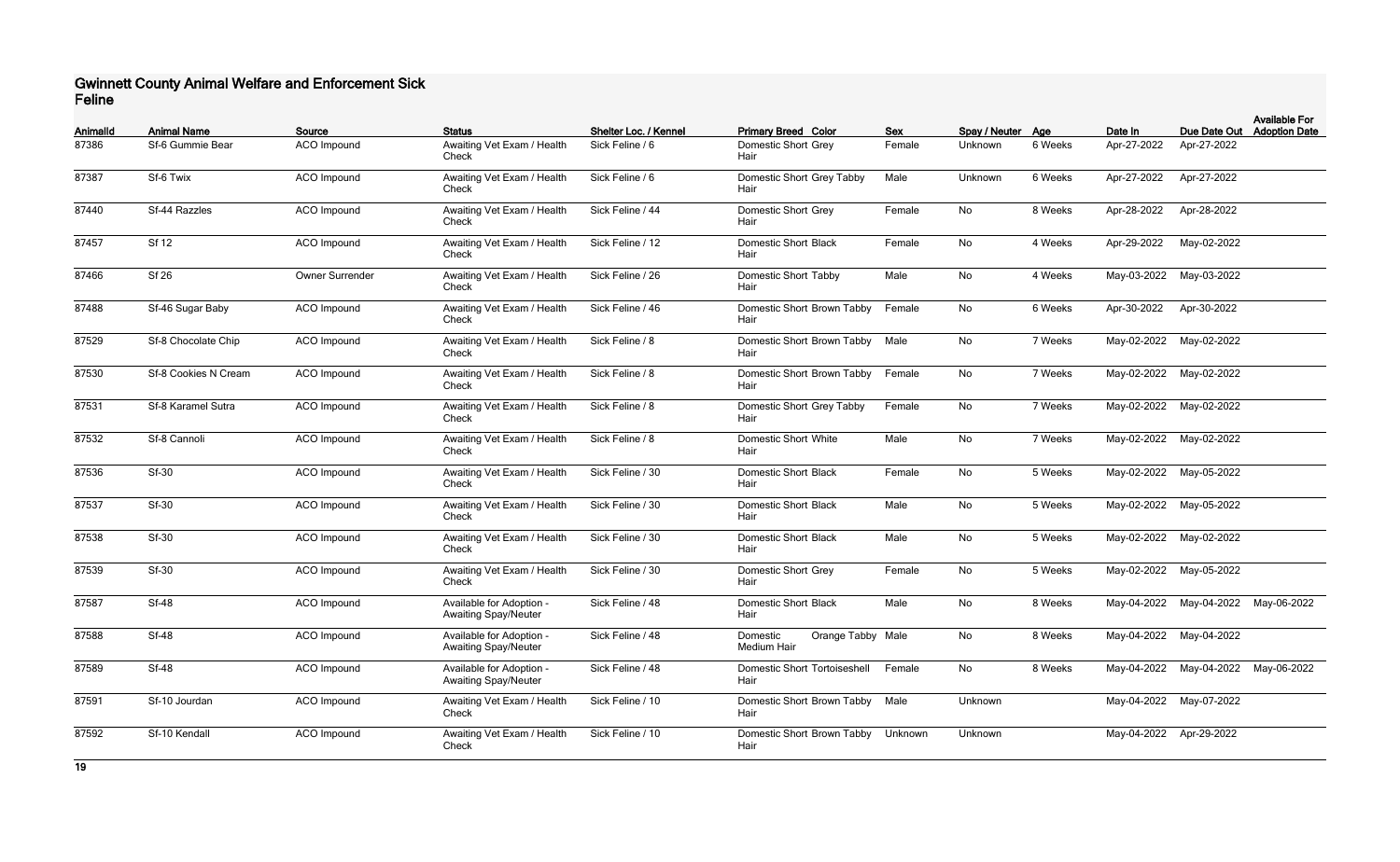#### **Gwinnett County Animal Welfare and Enforcement Surgery Suite**

| <b>Pargery Party</b> |                    |             |                          |                       |                                    |       |            |                   |                     |                         |             |                                                    |
|----------------------|--------------------|-------------|--------------------------|-----------------------|------------------------------------|-------|------------|-------------------|---------------------|-------------------------|-------------|----------------------------------------------------|
| <b>AnimalId</b>      | <b>Animal Name</b> | Source      | <b>Status</b>            | Shelter Loc. / Kennel | <b>Primary Breed Color</b>         |       | <b>Sex</b> | Spay / Neuter Age |                     | Date In                 |             | <b>Available For</b><br>Due Date Out Adoption Date |
| 87448                | Nf-12 Pinky        | ACO Impound | <b>Under Vet Care</b>    | <b>Surgery Suite</b>  | Domestic<br>Medium Hair            | White | Female     | yes               | 6 Months<br>Week    | Apr-28-2022             | May-02-2022 |                                                    |
| 87517                | Sx Momo            | ACO Impound | <b>Awaiting Transfer</b> | <b>Surgery Suite</b>  | <b>Domestic Short Buff</b><br>Hair |       | Male       | Yes               | 3 Years<br>(approx) | May-02-2022 May-05-2022 |             |                                                    |

**2**

### **Gwinnett County Animal Welfare and Enforcement Truck**

| <b>AnimalId</b> | <b>Animal Name</b> | <b>Source</b>      | <b>Status</b>          | Shelter Loc. / Kennel | <b>Primary Breed Color</b> |       | <u>Sex</u> | Spay / Neuter Age | Date In                 | Due Date Out Adoption Date | <b>Available For</b> |
|-----------------|--------------------|--------------------|------------------------|-----------------------|----------------------------|-------|------------|-------------------|-------------------------|----------------------------|----------------------|
| 87615           |                    | <b>ACO Impound</b> | <b>Awaiting Triage</b> | Truck                 | Maltese                    | White | Female     | Unknown           | May-04-2022 May-14-2022 |                            |                      |
| 87616           |                    | <b>ACO</b> Impound | <b>Awaiting Triage</b> | Truck                 | Chihuahua                  | Black | Female     | Unknown           | May-04-2022 May-14-2022 |                            |                      |

**2**

#### **Gwinnett County Animal Welfare and Enforcement Wild Feline**

| <b>AnimalId</b> | <b>Animal Name</b>   | Source                 | <b>Status</b>                       | Shelter Loc. / Kennel | <b>Primary Breed Color</b>          | <b>Sex</b> | Spay / Neuter Age |                      | Date In     | Due Date Out            | <b>Available For</b><br><b>Adoption Date</b> |
|-----------------|----------------------|------------------------|-------------------------------------|-----------------------|-------------------------------------|------------|-------------------|----------------------|-------------|-------------------------|----------------------------------------------|
| 87475           | Wf-01 Coral          | Owner Surrender        | Awaiting Vet Exam / Health<br>Check | Wild Feline / W-01    | Domestic Short Brown Tabby<br>Hair  | Female     | No                | 7 Weeks              | Apr-30-2022 | Apr-30-2022             |                                              |
| 87495           | Wf-07 Pepper         | Owner Surrender        | <b>Available For Adoption</b>       | Wild Feline / W-07    | <b>Black</b><br>Labrador            | Female     | Yes               | 7 Months<br>(approx) | May-04-2022 | May-04-2022             | May-04-2022                                  |
| 87551           | Wf-2d Bola           | Owner Surrender        | <b>Bite Quarantine</b>              | Wild Feline / W-02    | Shih Tzu<br>White                   | Male       | Yes               | 1 Year 6<br>Months   |             | May-03-2022 May-03-2022 |                                              |
| 87604           | Wf-3 Kittens 5 Of 10 | <b>Owner Surrender</b> | Awaiting Vet Exam / Health<br>Check | Wild Feline / W-03    | <b>Domestic Short Tabby</b><br>Hair | Unknown    | Unknown           | 5 Weeks              | May-04-2022 | May-04-2022             |                                              |
| 87605           | Wf-3 Kittens 5 Of 10 | <b>Owner Surrender</b> | Awaiting Vet Exam / Health<br>Check | Wild Feline / W-03    | <b>Domestic Short Tabby</b><br>Hair | Unknown    | Unknown           | Young                | May-04-2022 | May-04-2022             |                                              |
| 87606           | Wf-3 Kittens 5 Of 10 | <b>Owner Surrender</b> | Awaiting Vet Exam / Health<br>Check | Wild Feline / W-03    | Domestic Short Tabby<br>Hair        | Unknown    | Unknown           | Young                | May-04-2022 | May-04-2022             |                                              |
| 87607           | Wf-3 Kittens 5 Of 10 | Owner Surrender        | Awaiting Vet Exam / Health<br>Check | Wild Feline / W-03    | Domestic Short Tabby<br>Hair        | Unknown    | Unknown           | Young                | May-04-2022 | May-04-2022             |                                              |
| 87608           | Wf-3 Kittens 5 Of 10 | Owner Surrender        | Awaiting Vet Exam / Health<br>Check | Wild Feline / W-03    | <b>Domestic Short Tabby</b><br>Hair | Unknown    | Unknown           | Young                | May-04-2022 | May-04-2022             |                                              |
| 87609           | Wf-4 Kittens 5 Of 10 | Owner Surrender        | Awaiting Vet Exam / Health<br>Check | Wild Feline / W-04    | <b>Domestic Short Tabby</b><br>Hair | Unknown    | Unknown           | Young                | May-04-2022 | May-04-2022             |                                              |
| 87610           | Wf-4 Kittens 5 Of 10 | <b>Owner Surrender</b> | Awaiting Vet Exam / Health<br>Check | Wild Feline / W-04    | <b>Domestic Short Tabby</b><br>Hair | Unknown    | Unknown           | Young                | May-04-2022 | May-04-2022             |                                              |
| 87611           | Wf-4 Kittens 5 Of 10 | Owner Surrender        | Awaiting Vet Exam / Health<br>Check | Wild Feline / W-04    | <b>Domestic Short Tabby</b><br>Hair | Unknown    | Unknown           | Young                | May-04-2022 | May-04-2022             |                                              |